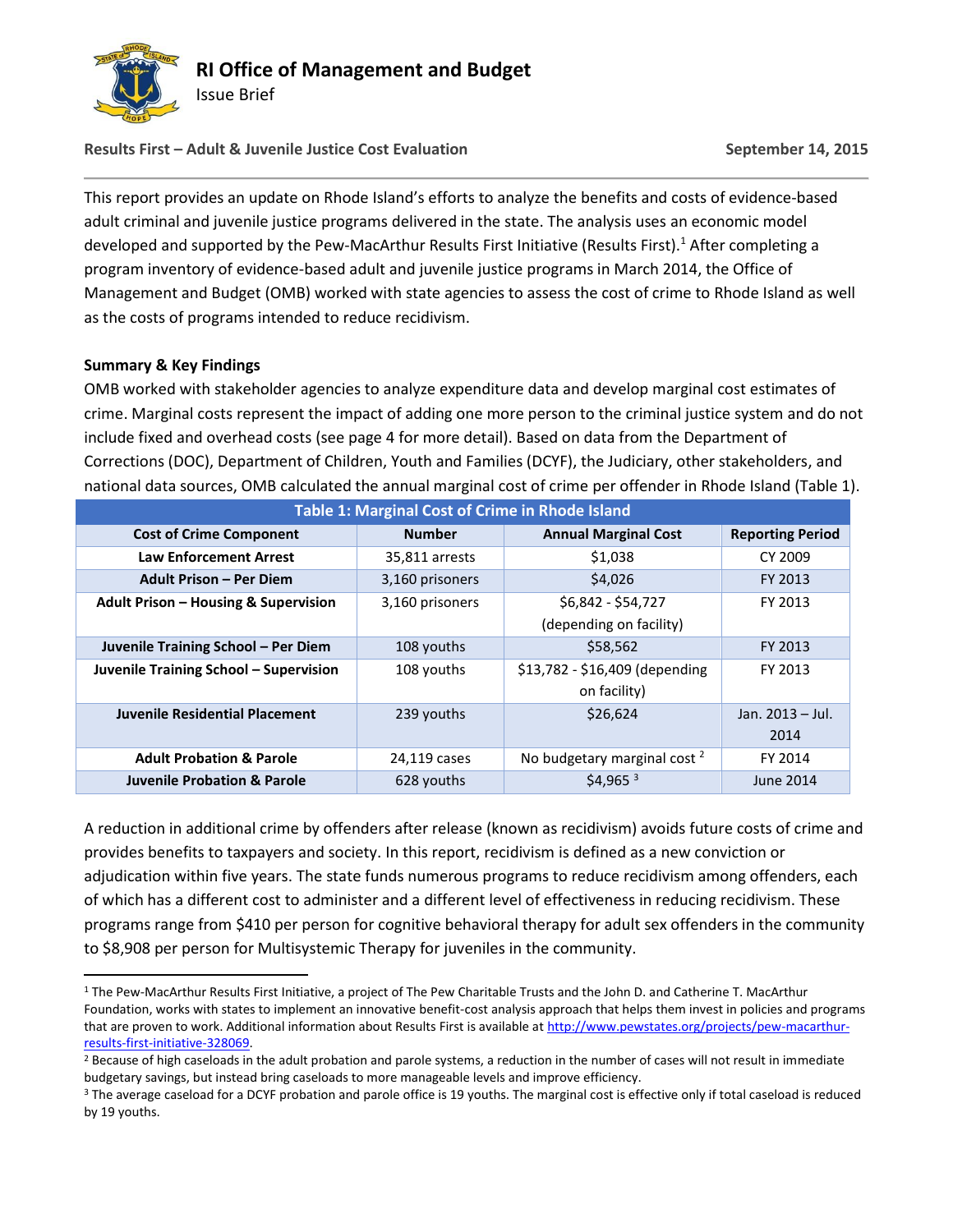One goal of the RI Results First Initiative is to determine which programs are most cost-effective in reducing recidivism. This analysis involves comparing the cost of administering the program to the benefits of avoided crimes avoided. An initial review of the state's evidence-based programs suggests that targeted investments in vocational education, sex offender treatment, and cognitive behavioral therapy (CBT) are likely to have relatively large impacts on recidivism reduction – as shown in Chart A.



However, because some crimes have a larger economic impact than others (e.g., an avoided murder has greater value than a misdemeanor), OMB is working with DOC and DCYF to review recent recidivism data to determine the lifetime cost of various types of crimes. Once these additional steps are complete, Rhode Island will have a fully functioning benefit-cost model to provide guidance on the most effective allocation of state resources. This benefit-cost analysis will demonstrate the impact of programs on reducing crime, as well as their projected savings to the taxpayer.

Further, targeted investment in programs is effective only if programs are administered according to best practices; additional work is required by departments to ensure that existing programs deliver the expected outcomes. To that end, this report includes several recommendations to improve the administration and costeffectiveness of adult and juvenile justice programs.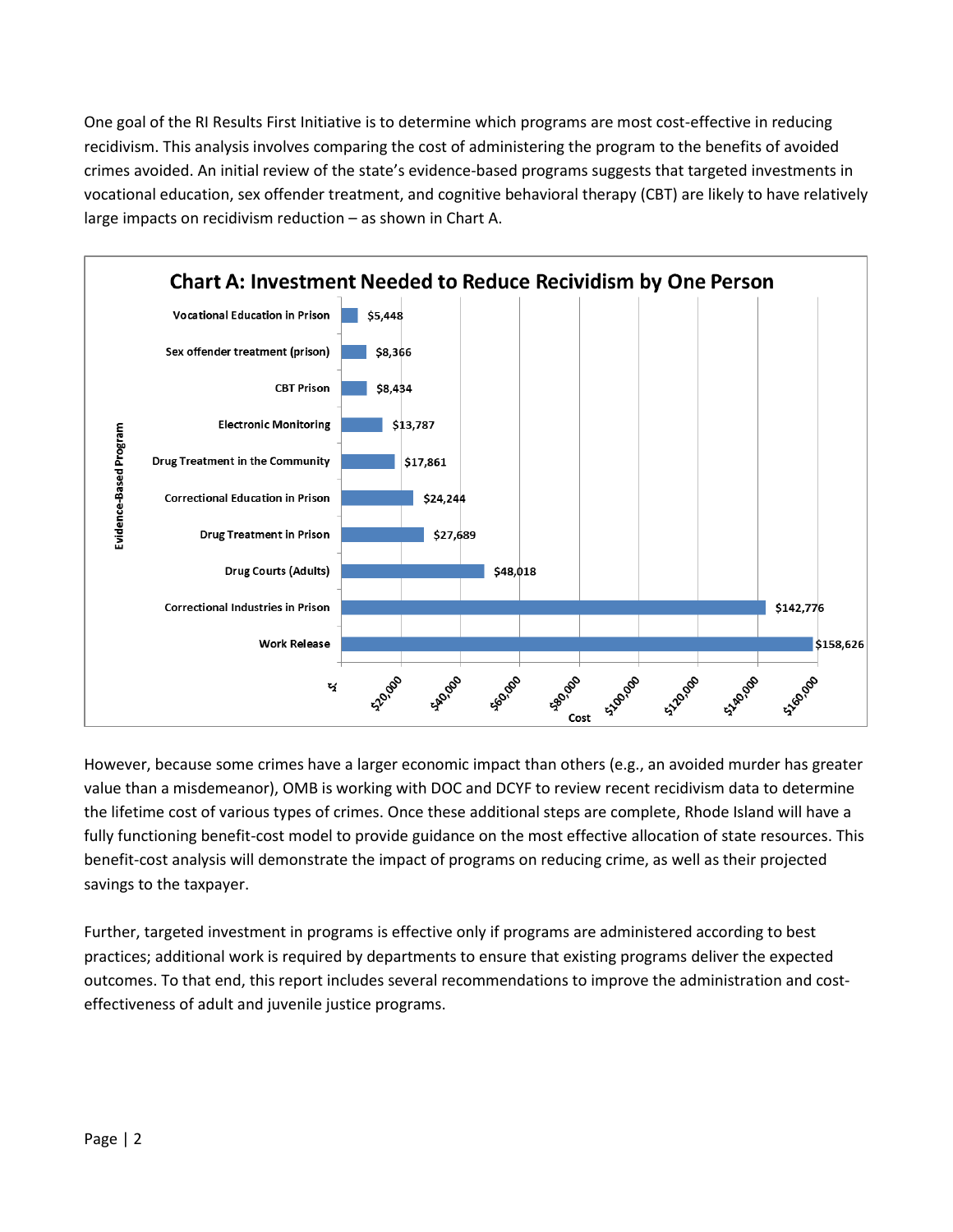# **Background – Results First Methodology**

Rhode Island became the fourteenth Results First partner state in May 2013. Since then, a Results First team has supported RI government in developing a state-specific benefit-cost tool that analyzes the costs and benefits of investments in public programs. For adult and juvenile justice programs, the Results First model helps states determine the cost-effectiveness of programs in reducing recidivism — the likelihood that people will be convicted of an additional offenses after release from incarceration or commitment to supervision.

The Rhode Island Results First model relies on the best national research available on the effectiveness of adult and juvenile justice programs in order to predict the public safety and fiscal outcomes of each program administered in Rhode Island. The Results First approach takes into account Rhode Island's unique population characteristics and the cost to provide programs in the state. For each programmatic investment, the model produces separate projections for benefits that accrue to program participants, taxpayers, and society. The model then compares those benefits with the cost of programs intended to reduce recidivism in order to calculate the total return on investment that Rhode Island could expect to achieve from each program. The model will illustrate which programs are cost-effective – those whose benefits exceed its costs. The Results First model will produce a total state bottom line for each program, allowing policymakers to determine the best investments of taxpayer dollars to reduce recidivism.

# **Evaluating Costs of Crime and Rehabilitation in Rhode Island**

Rhode Island's Results First model is tailored to state-specific conditions. OMB worked with DOC, DCYF, the Judiciary and other stakeholders to calculate expenditures in two categories.

The first category is the costs of crime. Crime has costs to society, both through taxpayer-funded services and from losses experienced by victims. Taxpayer-funded costs include law enforcement, legal proceedings, incarceration or detention, and probation or parole. Victimization costs can be tangible and calculable, such as medical costs and lost income, or intangible and harder to determine, such as pain and suffering. Therefore, any avoided costs resulting from successful crime reduction initiatives represent the benefits of those initiatives to taxpayers and society.

The second category is the costs of rehabilitation – the expenditures associated with programs intended to reduce recidivism among convicted offenders. OMB's program inventory of March 2014 identified the evidencebased programs used by DOC, DCYF, and the Judiciary to rehabilitate offenders and prevent future crimes.<sup>4</sup> This issue brief builds on that earlier effort by calculating costs associated with those programs.

For both categories, OMB reviewed expenditure data with departments to determine marginal costs – the impact of adding or removing one individual from the criminal justice system (see Calculating Marginal Costs, below). Though additional data about current recidivism rates is needed before completing the Results First

<sup>4</sup> Rhode Island Office of Management and Budget. "Results First – Adult & Juvenile Justice Program Inventory." March 14, 2014. [\(http://www.omb.ri.gov/documents/performance/results-first/Results First Program Inventory March 2014.pdf\)](http://www.omb.ri.gov/documents/performance/results-first/Results%20First%20Program%20Inventory%20March%202014.pdf)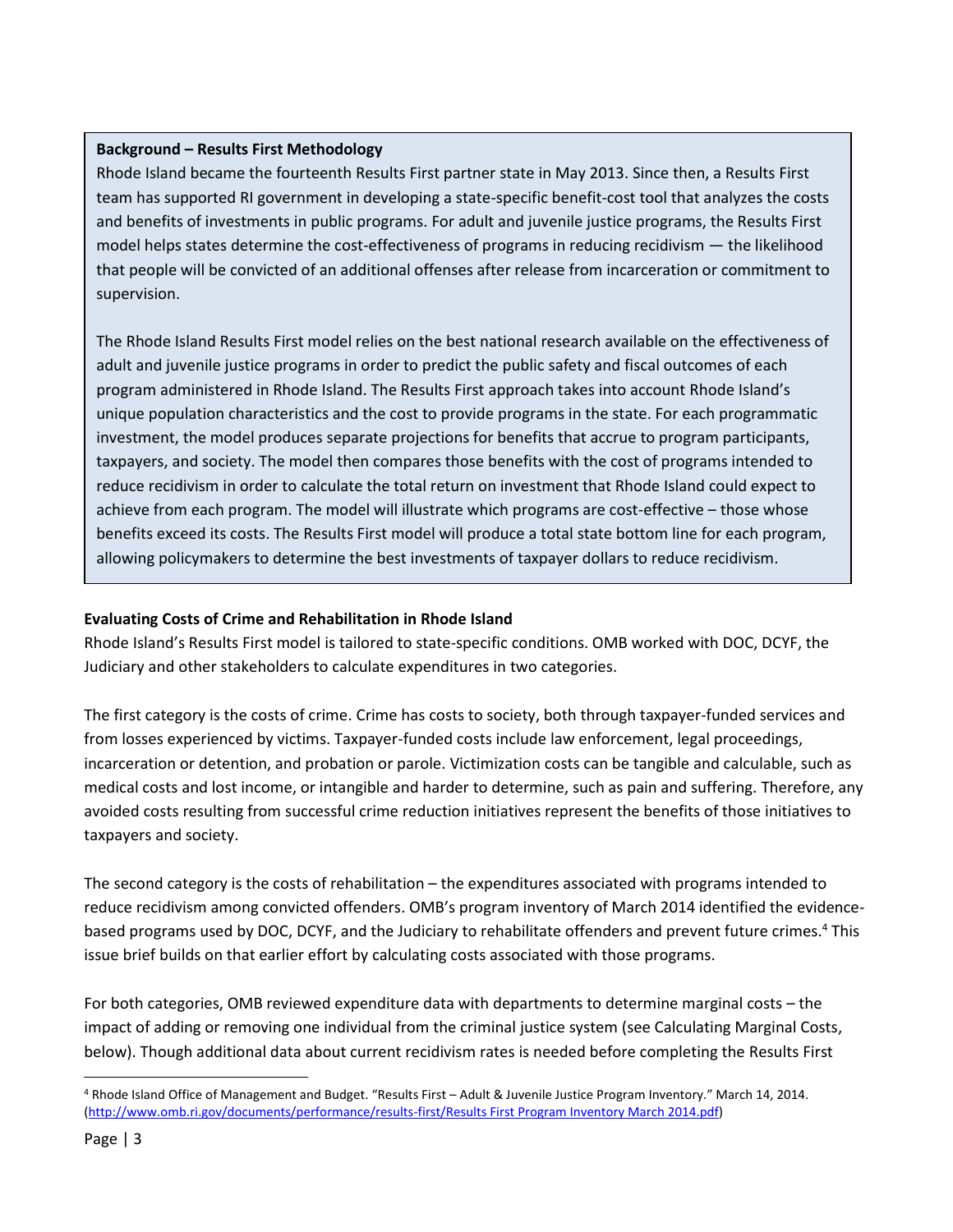benefit-cost analysis, expenditure data provides some insight into the relative costs of the state's programs and the expected impact on crime.

## **Calculating Marginal Costs**

The Results First model uses marginal costs for benefit-cost analysis. Marginal costs represent the costs associated with adding one person to the existing level of criminal justice operations. One additional inmate in a prison will require food, clothing, bed linens, medical care, and some services; the marginal cost represents only the variable expenses associated with that additional inmate. By contrast, average costs represent the total costs of operating a prison divided by the number of inmates. Average costs include fixed costs such as administrative staffing, facility costs and equipment. Since removing a single person from a prison will not substantially affect the cost of operating an entire prison facility, using average costs instead of marginal costs in benefit-cost analysis overstates the potential savings from reduced incarceration levels.

In some cases, costs may be further reduced when a facility's population declines by a certain number. For example, if a prison closes a wing or housing unit, the department can reduce staffing costs associated with that area. OMB and agencies worked to calculate these marginal costs based on residential unit thresholds whenever possible. In other cases, marginal costs may not have a clear monetary value. For parole workers or attorneys with high caseload levels, reducing the workload by one individual will not provide savings but may let him/her devote more time and attention to other clients. OMB notes these non-monetary cases when applicable.

An example illustrates the difference between average and marginal costs. DOC's annual reports specify the average cost per offender for each of its facilities, calculated as all operational costs divided by the average population. In FY 2013, the average cost per offender in the Maximum Security facility was \$60,144. However, the marginal cost for one inmate is much lower – \$4,026. However, if DOC reduced the Maximum Security population by 39 people and closed a housing unit, the marginal cost would increase to \$14,426. These calculations are explained in subsequent sections.

#### **Evaluating Costs of Crime**

As noted above, crime has costs to society, both through taxpayer-funded services and from losses experienced by victims. The costs of crime may also depend on the type of crime committed, with homicide and aggravated assault having a greater impact than drug-related crimes and misdemeanors. The Results First model therefore allows for cost differentiation based on seven categories of crime: homicide, felony sex offense, robbery, aggravated assault, felony property offense, drug and other felonies, and misdemeanors.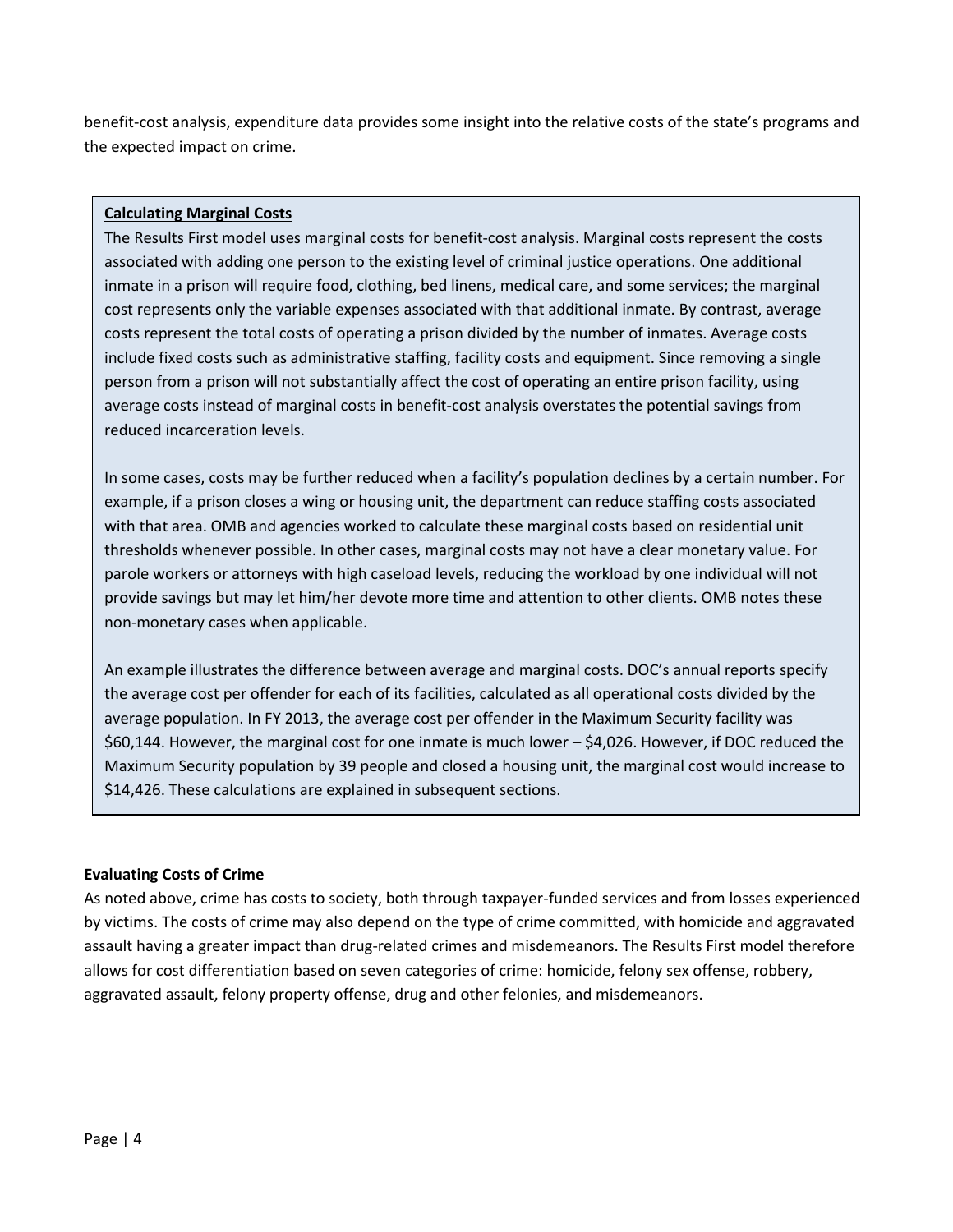## *Law Enforcement & Legal Costs*

Law enforcement costs are calculated from data provided by the U.S. Bureau of Justice Statistics. In 2009, Rhode Island reported \$319.2 million in direct police protection expenditures, of which \$61.3 million (19.2 percent) was paid by the state and \$257.8 million (80.8 percent) by municipalities.<sup>5</sup> In that year, Rhode Island reported 35,811 arrests,<sup>6</sup> for an average of \$8,912 per arrest. However, policing expenditures cover a large range of public safety and criminal justice activities including, for example, traffic safety, community relations, school security, and administration. Arrest-related costs represent only a portion of law enforcement direct expenditures, including officer time, evidence collection, crime lab processing, and booking. A review of data from Washington state, which originated the Results First model, suggested that costs specific to arrests represented 11.7% of all police protection expenditures. Applying that rate to Rhode Island data, OMB estimates that each arrest results in \$1,038 in law enforcement expenditures -- \$200 to the state and \$838 to municipalities.<sup>7</sup>

After arrest, the process of trying a criminal in the judicial system entails costs from prosecutors, defense attorneys, clerks, judges, and court security. OMB's research suggests that reductions in criminal cases through recidivism reduction may not lead to significant legal savings in the near term for several reasons. As part of OMB's performance management effort, the Office of the Public Defender has reported felony and misdemeanor caseloads higher than national averages. Therefore, a reduction in crimes would lead to more manageable caseloads at the Public Defender's office, not savings from lower staffing levels.

Collecting marginal costs specific to judicial operations has proven challenging, as the Rhode Island Judiciary's case management system does not provide sufficient data to estimate the impact of reduced criminal cases on expenditures and on the efficiency of other judicial proceedings. While the Judiciary does collect data about staffing assignments and related costs, that information does not distinguish between staff time spent on civil and criminal cases. However, OMB anticipates that a reduction in criminal caseloads could lead to improvements in all functions, as staff could shift to civil case-related activities. Further, the Division of Sheriffs has explained to OMB that occasional staffing shortfalls in its current workforce may lead to courtroom closures. A reduction in criminal cases would reduce workload for the court system and the Sheriffs, leading to greater efficiency. For these reasons, OMB assumes no marginal costs for judicial costs, as any reduction in recidivism and criminal cases would lead to improvements in existing service, but not necessarily lower expenditures.

As with law enforcement costs, legal costs are a relatively small component of crime-related expenditures and do not have a significant impact on benefit-cost analysis. As the Judiciary implements a new case management system with improved case tracking capability, OMB expects to refine the cost inputs used in the Results First model.

 $\overline{a}$ 

<sup>5</sup> Kyckelhahn, Tracey. U.S. Bureau of Justice Statistics. "Justice Expenditure and Employment Extracts, 2009 – Preliminary" (Table 4). May 30, 2012. [\(http://www.bjs.gov/index.cfm?ty=pbdetail&iid=4335\)](http://www.bjs.gov/index.cfm?ty=pbdetail&iid=4335)

<sup>6</sup> Puzzanchera, C., and W. Kang. U.S. Bureau of Justice Statistics. "Easy Access to FBI Arrest Statistics: 1994-2012." 2014. [\(http://www.ojjdp.gov/ojstatbb/ezaucr/asp/ucr\\_display.asp\)](http://www.ojjdp.gov/ojstatbb/ezaucr/asp/ucr_display.asp)

<sup>&</sup>lt;sup>7</sup> At this point, OMB is not able to estimate marginal costs of arrest by offense category. However, law enforcement costs are relatively low compared to other crime-related expenditures and do not have a significant impact on benefit-cost analysis. For that reason, OMB uses one cost estimate for all arrests.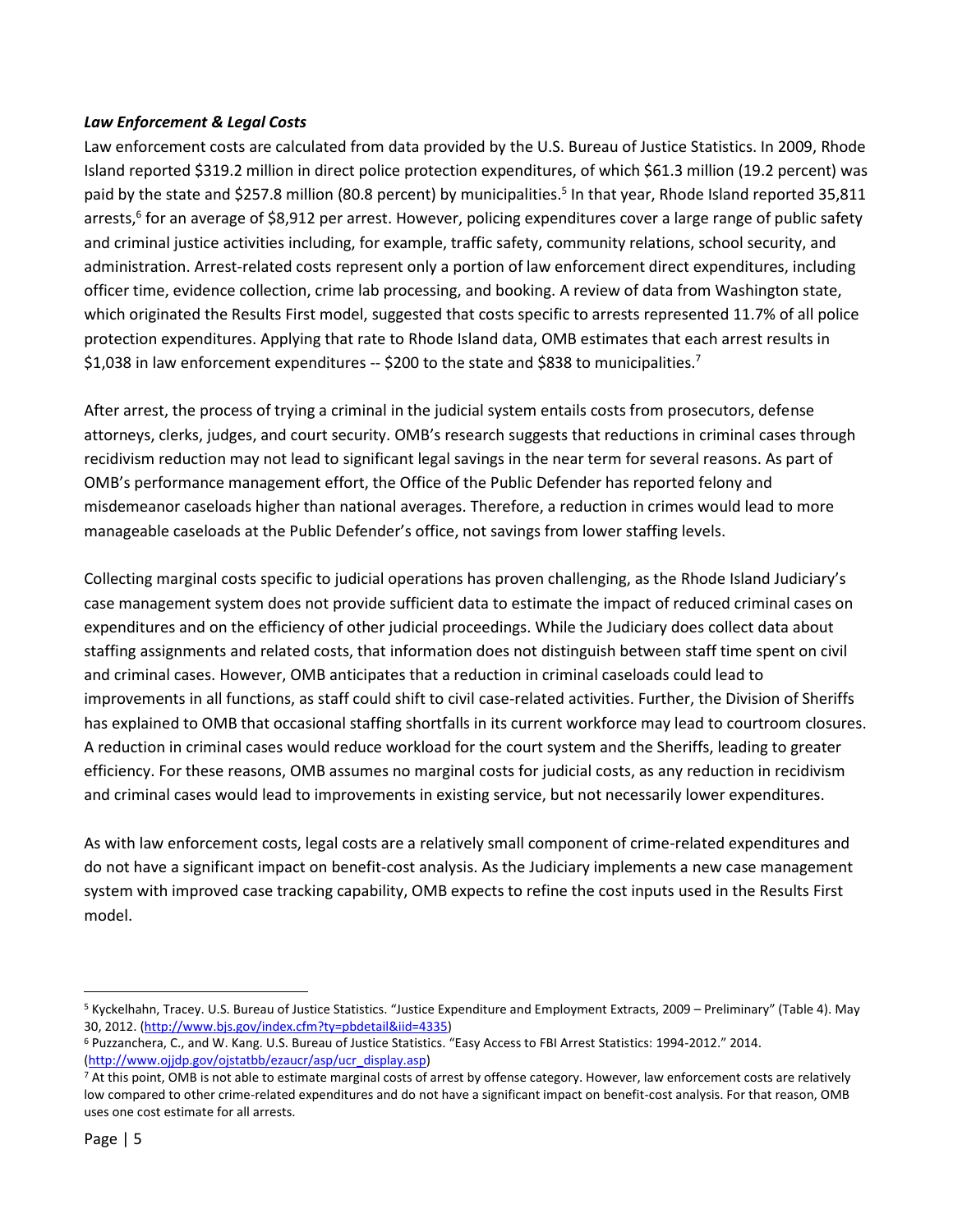#### *Incarceration - Adult*

DOC manages the intake and incarceration of adult offenders, who are divided into two populations: awaiting trial and sentenced. Those awaiting trial are housed primarily in the Intake Service Center or the Women's Facility, with some individuals placed in High Security. For the sentenced population, women are assigned to the Women's Facility, and men are assigned to one of five facilities based on security classification.

Marginal operational costs associated with the incarceration of a single inmate primarily include food, clothing, and medical care. OMB and DOC determined the base marginal cost per inmate by reviewing expenditures in twelve relevant categories (see Table 2). In FY 2013, DOC spent \$12.7 million to provide basic services for 3,160 inmates – an average of \$4,026 per inmate per year, or \$11.03 per inmate per day. That is to say, if DOC's average inmate population declined

| Table 2: Operational Costs - Adult Per Diem |                             |  |  |  |
|---------------------------------------------|-----------------------------|--|--|--|
| <b>Spending Category</b>                    | Annual Spending,<br>FY 2013 |  |  |  |
| <b>Food Purchases</b>                       | \$4,512,094                 |  |  |  |
| Inmate Clothing                             | 183,698                     |  |  |  |
| Inmate Linens                               | 32,023                      |  |  |  |
| <b>Education/Recreation Supplies</b>        | 175,336                     |  |  |  |
| Janitorial Supplies                         | 968,372                     |  |  |  |
| Kitchen Supplies                            | 237,976                     |  |  |  |
| <b>Physician Services</b>                   | 3,214,045                   |  |  |  |
| Inpatient/Outpatient Services               | 759,110                     |  |  |  |
| <b>Testing Services</b>                     | 122,691                     |  |  |  |
| Medicine/Drugs                              | 2,237,379                   |  |  |  |
| Medical/Surgical/Lab Supplies               | 188,042                     |  |  |  |
| Other Medical                               | 90,005                      |  |  |  |
| <b>Total Annual Prisoner Cost</b>           | \$12,720,771                |  |  |  |
| Avg. Inmate Population, FY 2013             | 3,160                       |  |  |  |
| <b>Annual Cost Per Inmate</b>               | \$4,026                     |  |  |  |
| Per Diem Cost Per Inmate                    | \$11.03                     |  |  |  |

*Source: DOC, FY 2013*

by one person, the department would expect to save \$4,026 per year.

DOC also has expenses related to inmate housing and supervision. However, calculating these marginal costs is more complicated, as they do not change when the inmate population is increased or reduced by one person (see "Calculating Marginal Costs," above). Instead, DOC attains savings only by closing an entire housing unit, which may be done by reducing census by a certain number of inmates. Further, the number of inmates needed to close a housing unit varies based on the facility and the type of population, as seen in Table 3. OMB and DOC reviewed required staffing levels and operational costs to determine the fiscal impact of closing one housing unit in each facility, illustrated in the "Lower Reduction Scenario" in Table 3. In some cases, additional savings may be achieved by closing more than one housing unit in a facility, as seen in the "Higher Reduction Scenario." (See Appendix A for additional detail about the calculations.)

Table 3 illustrates that closing a housing unit will provide savings above the per diem marginal costs, though savings vary by facility. For example, if DOC were able to close one housing unit (24 individuals) in the Intake Service Center for individuals awaiting trial, it would save \$15,293 per individual (or \$367,022 total). If DOC closed two units (one 24-person unit and one 48-person unit), the marginal cost savings would increase to \$19,048 (\$1.37 million total). For the Results First model, OMB uses the Lower Reduction Scenario – an average housing cost of \$18,133 for people awaiting trial, and an average of \$12,142 for the sentenced population.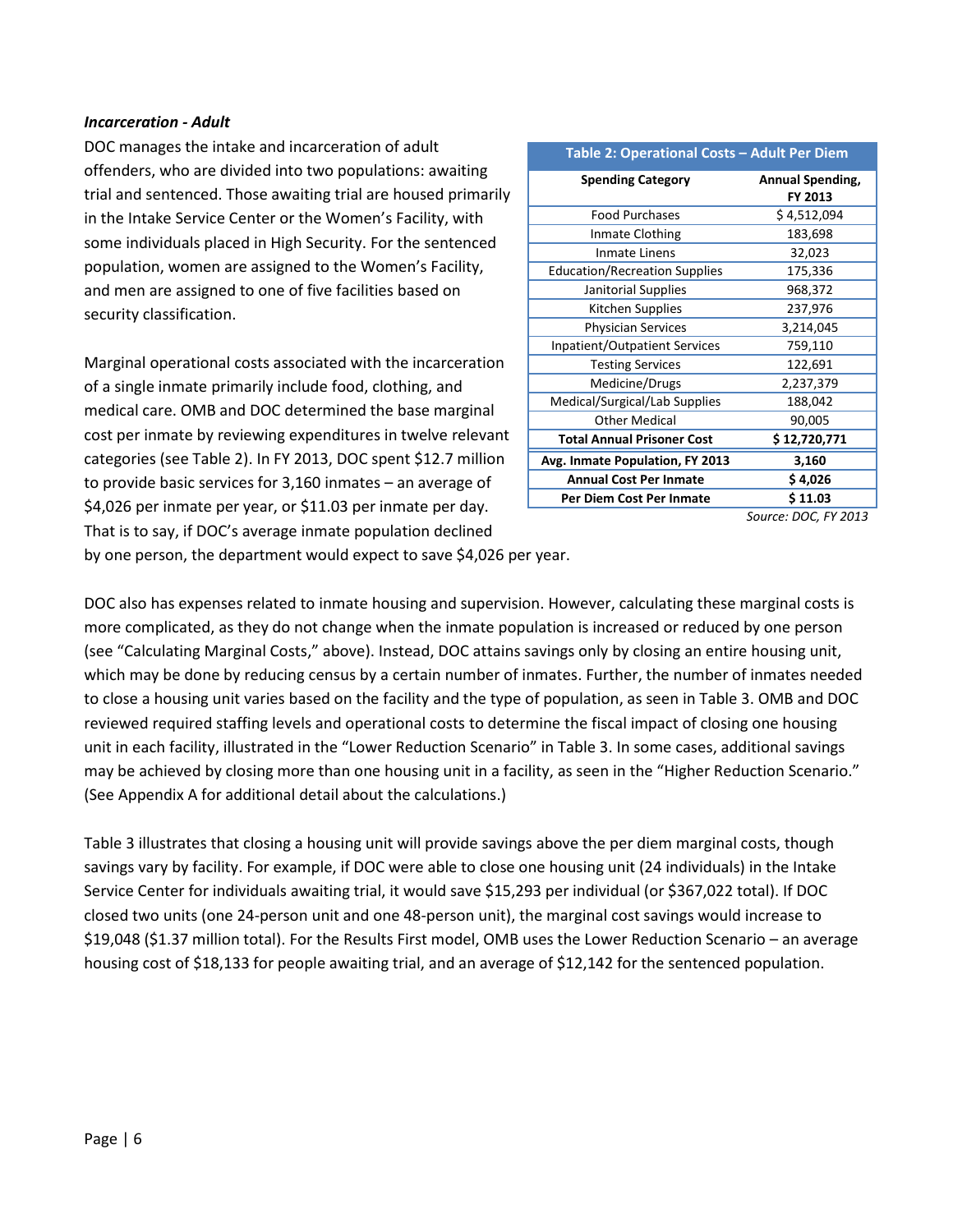| <b>Table 3: Supervision Costs - Adult Incarceration</b> |                           | <b>Lower Reduction Scenario</b>       |                                             |        | <b>Higher Reduction Scenario</b>         |                                                    |        |
|---------------------------------------------------------|---------------------------|---------------------------------------|---------------------------------------------|--------|------------------------------------------|----------------------------------------------------|--------|
|                                                         | Avg. Population<br>(2013) | <b>Housing Unit</b><br>Size - Inmates | <b>Savings Per</b><br>Offender (FY<br>2013) |        | <b>Housing Unit(s)</b><br>Size - Inmates | <b>Savings Per</b><br><b>Offender (FY</b><br>2013) |        |
| <b>Awaiting Trial</b>                                   |                           |                                       |                                             |        |                                          |                                                    |        |
| Intake Service Center                                   | 630                       | 24                                    | \$                                          | 15,293 | 72                                       | \$                                                 | 19,048 |
| <b>High Security</b>                                    | 3                         | 12                                    | \$                                          | 49,094 | 12                                       | \$                                                 | 49,094 |
| <b>Women's Facility</b>                                 | 46                        | 8                                     | \$                                          | 54,727 | 34                                       | \$                                                 | 27,885 |
| <b>Subtotal, Awaiting Trial</b>                         | 679                       | <b>Weighted Avg.</b>                  | \$                                          | 18,133 | <b>Weighted Avg.</b>                     | \$                                                 | 19,780 |
| <b>Sentenced Population</b>                             |                           |                                       |                                             |        |                                          |                                                    |        |
| Minimum Security                                        | 402                       | 40                                    | \$                                          | 14,166 | 154                                      | \$                                                 | 9,293  |
| Medium Security / Moran                                 | 1,018                     | 96                                    |                                             | 6,842  | 192                                      |                                                    | 8,955  |
| Intake Service Center                                   | 399                       | 24                                    | \$                                          | 15,293 | 72                                       | \$                                                 | 19,048 |
| <b>Maximum Security</b>                                 | 440                       | 39                                    | \$                                          | 14,426 | 87                                       | \$                                                 | 13,350 |
| <b>High Security</b>                                    | 95                        | 24                                    | \$                                          | 26,560 | 72                                       | \$                                                 | 20,926 |
| Women's Facility                                        | 127                       | 26                                    |                                             | 19,626 | 34                                       | Ś                                                  | 27,885 |
| <b>Subtotal, Sentenced</b>                              | 2,481                     | <b>Weighted Avg.</b>                  | \$                                          | 12,142 | <b>Weighted Avg.</b>                     | \$                                                 | 12,840 |

*Source: DOC, FY 2013*

In recent years, DOC has experienced a decline in its prison population, from a high of 3,860 in FY 2008 to 3,160 in FY 2013. This reduction allowed DOC in 2011 to close the Price facility, one of its two medium security facilities. Currently, DOC maintains one facility for each inmate classification level, though some facilities house more than one classification level. The Intake Service Center serves as the jail for Rhode Island's unified jailprison system, and also houses pretrial detainees, newly sentenced inmates, and inmates requiring protective custody. The two Women's Facility buildings house people awaiting trial, as well as sentenced inmates with medium, minimum and work release classifications. While OMB does not expect additional closures of entire facilities, closures of housing units within facilities are feasible and may result from targeted initiatives toward recidivism reduction.

One of the contributing factors in adult supervision costs is the age and design of the state's prison facilities. Unlike more recent modular prisons, which provide greater flexibility in prisoner placement and reduce staffing needs, some of Rhode Island's buildings are aged and/or repurposed buildings, which require a greater number of correctional officers to ensure appropriate security. According to DOC, its Maximum Security facility was built in 1878 and uses the Auburn style of construction, consolidating all inmate cells into one building. As noted in Table 3, Maximum Security's marginal costs are \$14,426 under the Lower Reduction Scenario, more than double the \$6,842 costs for Medium Security, which was constructed in 1992 using a more modern design.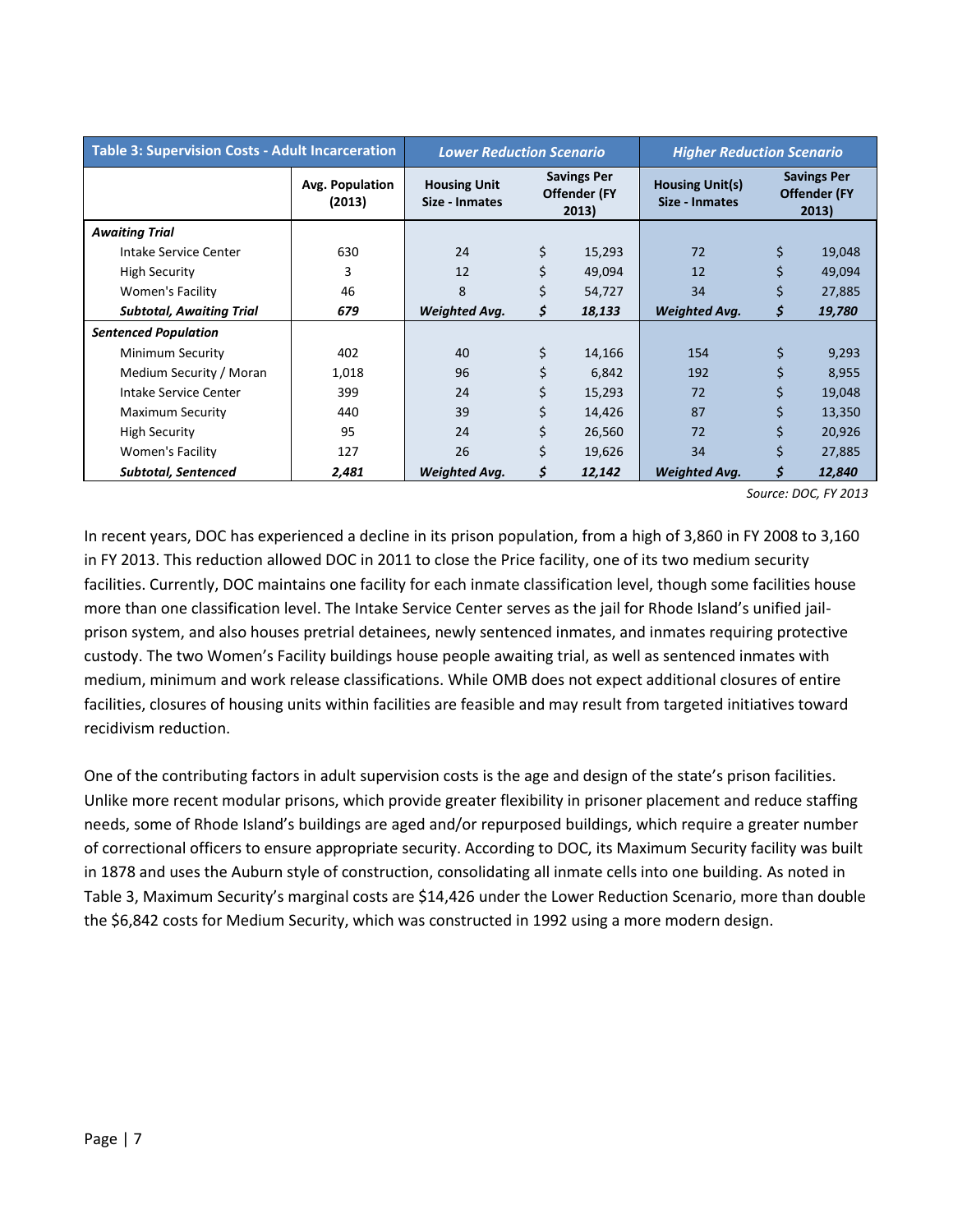#### *Incarceration / Detention - Juvenile*

DCYF manages the intake and residential commitment of juvenile offenders, though the Family Court determines placement as part of the sentencing process. Youths who are not sentenced to probation are initially assigned to the Rhode Island Training School. The Family Court determines whether the sentence is served in the Training School or in a Temporary Community Placement (TCP) – a residential facility managed by a third-party organization through a contractual agreement with DCYF. As with adults, the juvenile population in the Rhode Island Training School is divided into those awaiting trial and those sentenced. Juveniles awaiting trial are housed in the Youth Assessment Center, while sentenced youths are housed in the Youth Development Center.

| Table 4: Operational Costs - Juvenile Per Diem (Training School) |                                 |
|------------------------------------------------------------------|---------------------------------|
| <b>Expenditure Category</b>                                      | <b>Annual Spending, FY 2013</b> |
| Cleaning/Offices Janitorial Services                             | \$80,957                        |
| Client Clothing/Uniforms                                         | \$22,579                        |
| Linen/Laundry Expenses                                           | \$2,252                         |
| Food                                                             | \$473,006                       |
| Janitorial Supplies                                              | \$12,831                        |
| Kitchen/ Household Supplies                                      | \$7,276                         |
| Medical Supplies (non-prescription)                              | \$30,576                        |
| <b>Central Pharmacy Medical Supplies</b>                         | \$7,909                         |
| (non-prescription)                                               |                                 |
| <b>Residential Medical Services</b>                              | \$1,474,300                     |
| <b>Education Program</b>                                         | \$4,213,000                     |
| <b>Total Annual Cost</b>                                         | \$6,324,686                     |
| Avg. Training School Population, FY 2013                         | 108                             |
| <b>Annual Operational Cost per Youth</b>                         | \$58,562                        |
| Per Diem Cost per Youth                                          | \$160.44                        |
|                                                                  | Source: DCYF, FY 2013           |

Marginal operational costs associated with the addition of a single youth in the RI Training School include food, clothing, and housekeeping. DCYF determined the marginal cost per resident by reviewing expenditures in eight relevant categories (see Table 4). In FY 2013, DCYF spent \$6.3 million to provide basic services for 108 youths in the Training School – an average of \$58,562 per youth per year, or \$160.44 per youth per day.

The Training School is organized into housing units, where youths are overseen by juvenile program workers (JPWs). Housing units can accommodate up to 24 youths in the Youth Development Center and 28 youths in the Youth Assessment Center. Staffing standards require one JPW per eight youths during the first and second shifts and one JPW per twelve youths on third shift. A housing unit at full capacity would require eight JPWs, while a unit with sixteen youths would require six JPWs. Like DOC, DCYF can realize savings in addition to per diem operational costs by reducing the number of youths in housing units. DCYF and OMB developed two scenarios showing the savings associated with reducing populations in housing units and with closing a housing unit (Table 5; see Appendix A for additional detail).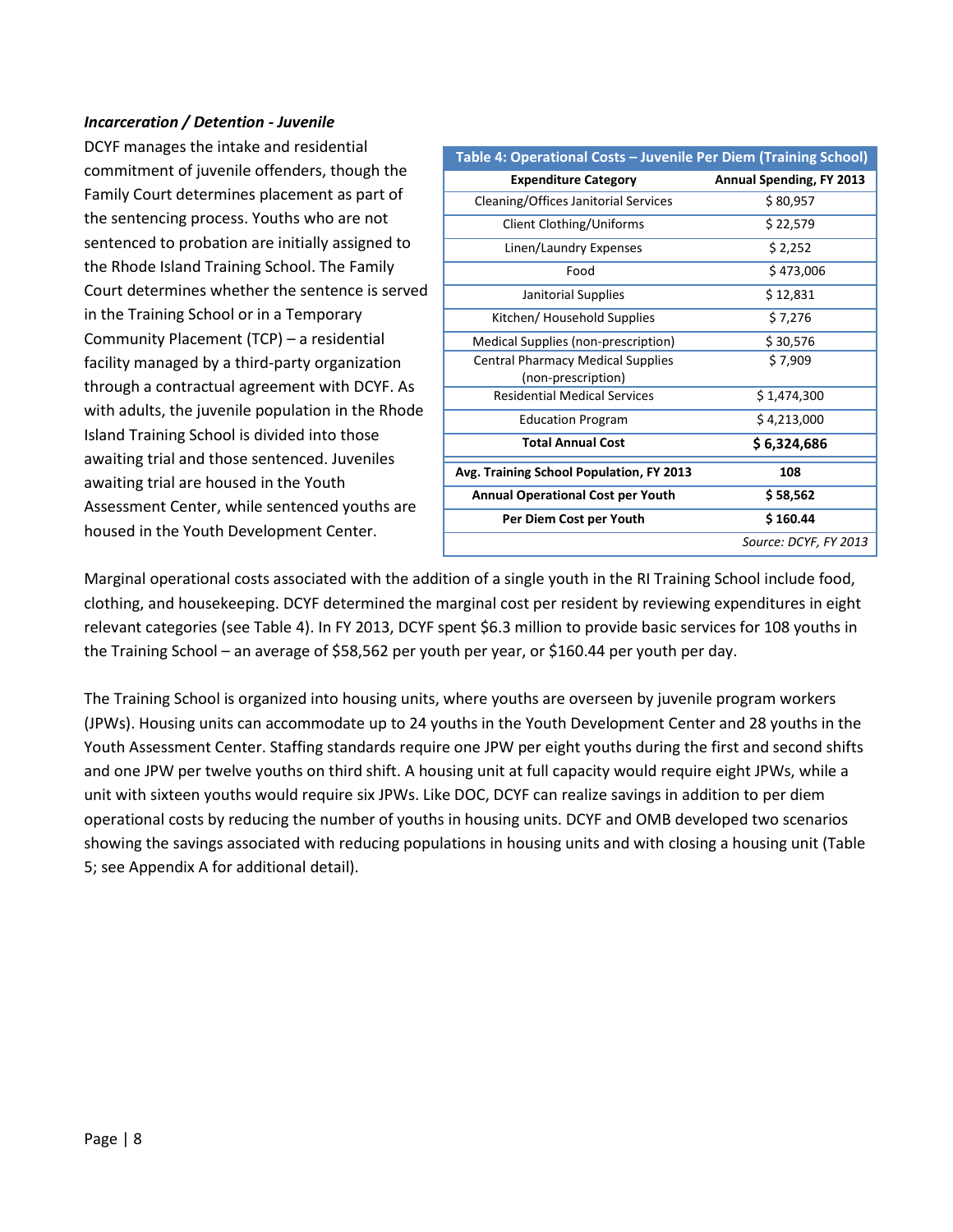| <b>Table 5: Supervision Costs - Juvenile Incarceration</b> |                  | <b>Reduced Population Scenario</b>       |                                       | <b>Unit Closure Scenario</b>             |                                       |  |
|------------------------------------------------------------|------------------|------------------------------------------|---------------------------------------|------------------------------------------|---------------------------------------|--|
|                                                            | Unit<br>Capacity | <b>Reduction in</b><br><b>Placements</b> | <b>Savings per</b><br><b>Offender</b> | <b>Reduction in</b><br><b>Placements</b> | <b>Savings per</b><br><b>Offender</b> |  |
| <b>Awaiting Trial</b>                                      |                  |                                          |                                       |                                          |                                       |  |
| Youth Assessment Center                                    | 28               | 16                                       | \$13,782                              | 28                                       | \$41,827                              |  |
| <b>Sentenced Population</b>                                |                  |                                          |                                       |                                          |                                       |  |
| Youth Development Center                                   | 24               | 12                                       | 16,409                                | 24                                       | \$47,815                              |  |
| Source: DCYF, FY 2013                                      |                  |                                          |                                       |                                          |                                       |  |

Table 5 illustrates that DCYF can realize additional savings by reducing annual population in a housing unit or by closing a housing unit. For example, if DCYF reduced the annual population in a Youth Development Center unit from 24 to 12, it would save \$16,409 per individual, or a total of \$196,906.

However, DCYF's ability to obtain additional savings from closing housing units is constrained by the historically low population now in the Training School. In FY 2014, DCYF reported an average annual Training School population of 93, down from 169 in FY 2009. The Youth Assessment Center for juveniles awaiting trial currently has only one housing unit open; closure of this unit is unlikely unless alternative arrangements are made for youths awaiting trial. The Youth Development Center currently has four open housing units – three for males and one for females. A further decline in annual population could lead to a staffing reduction in the female facility and/or a closure of a male housing unit, though closing more than one housing unit in the Youth Development Center is unlikely. For this reason, OMB expects to use the per-youth annual operational cost (\$58,562) and the Reduced Population Scenario staffing cost (\$13,782 for Youth Assessment Center and \$16,409 for the Youth Development Center) in the benefit-cost model.

As previously noted, the Family Court can require that an adjudicated youth serve a sentence in a group residential facility known as a Temporary Community Placement (TCP). DCYF reported that, between January 2013 and July 2014,<sup>8</sup> 239 youths spent 31,749 days in eight TCP facilities, at a total cost of \$6.4 million. Because the contracted cost of TCP facilities varies with the level of service provided and the length of stay, OMB calculated a weighted average cost for all TCPs. As shown in Table 6, a youth in a TCP facility can expect to serve an average of 133 days, with DCYF paying a rate of \$200.42 per day, for an average cost per youth of \$26,624.

| Table 6: Marginal Costs - Temporary Community Placement |                     |                                      |                                 |        |           |  |                    |  |                                  |
|---------------------------------------------------------|---------------------|--------------------------------------|---------------------------------|--------|-----------|--|--------------------|--|----------------------------------|
| <b>Total Length of Stay</b><br>(days)                   | <b>Total Youths</b> | <b>Average TCP Days Per</b><br>Youth | <b>Average Per Diem</b><br>Rate |        |           |  | <b>Total Costs</b> |  | <b>Average Cost Per</b><br>Youth |
| 31,749                                                  | 239                 | 133                                  |                                 | 200.42 | 6,363,220 |  | 26,624             |  |                                  |

*Source: DCYF, January 2013 – July 2014*

DCYF has prioritized community-based placements and services whenever appropriate in order to promote juvenile rehabilitation and reduce recidivism. This approach not only encourages greater engagement with the community, it also represents greater cost savings.

 $\overline{a}$ <sup>8</sup> DCYF reviewed data in an eighteen-month period to identify TCP placements lasting longer than one year.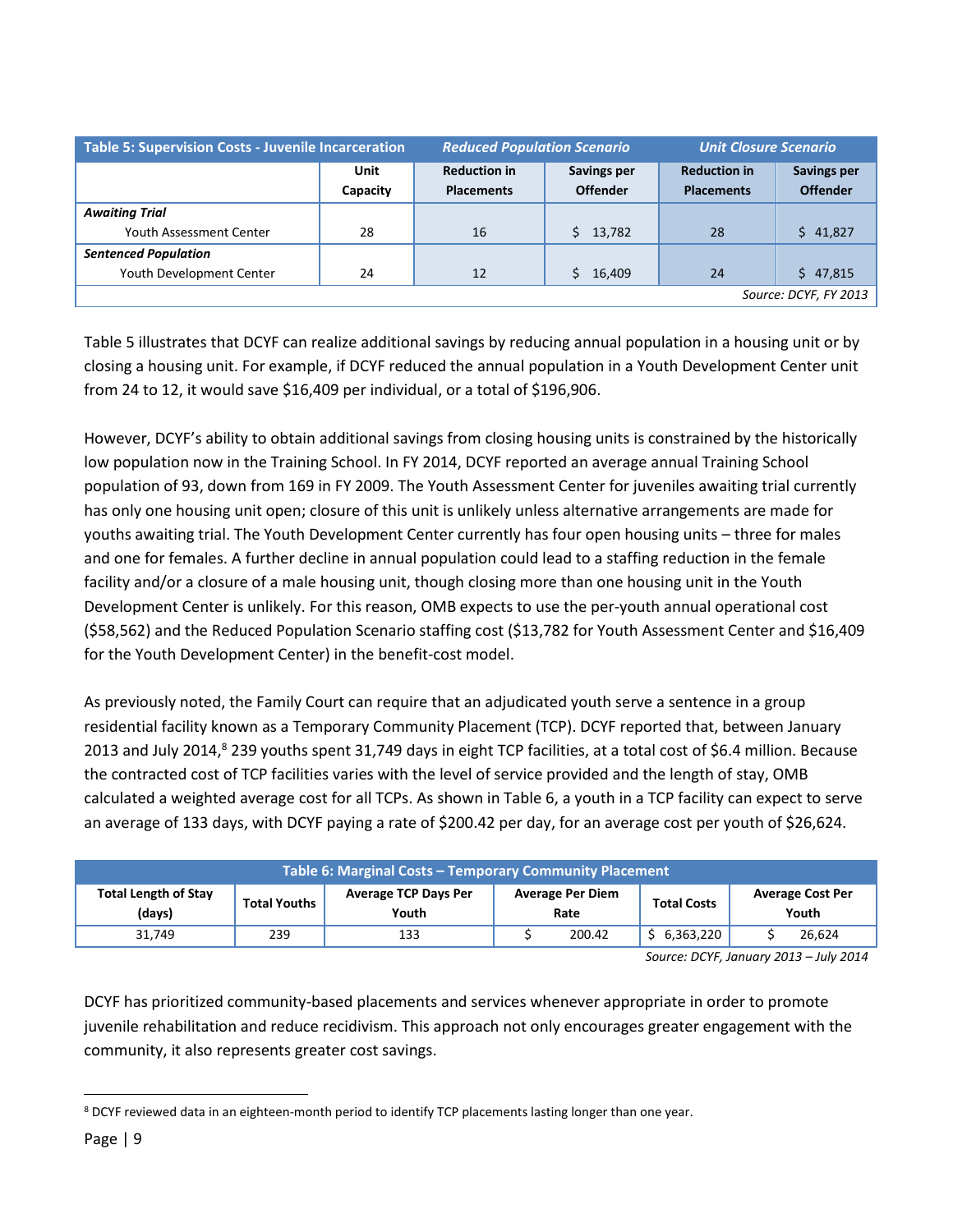### *Probation & Parole – Adult*

DOC oversees both inmates sentenced to probation and inmates released from incarceration to parole. In June 2014, DOC reported 23,539 individuals on probation in Rhode Island. Though probation levels have declined from a high of 27,128 in FY 2009, Rhode Island's probation population remains high compared to the rest of the nation. According to the Bureau of Justice Statistics' data from 2013, Rhode Island had the third highest rate of probation supervision in the United States

| <b>Table 7: Probation and Parole Cases and Caseloads</b> |        |  |  |  |
|----------------------------------------------------------|--------|--|--|--|
| <b>Total Probation / Parole Cases</b>                    | 24,119 |  |  |  |
| Low Supervision                                          | 1,173  |  |  |  |
| Banked Cases (no supervision)                            | 13,787 |  |  |  |
| <b>RI Parole Cases in Other States</b>                   | 38     |  |  |  |
| <b>RI Probation Cases in Other States</b>                | 836    |  |  |  |
| <b>Active Supervision</b>                                | 8,315  |  |  |  |
| <b>Average Parole/Probation Officers, FY 2014</b>        | 89     |  |  |  |
| <b>Active Supervision Caseload per Officer</b>           | 93     |  |  |  |

*Source: DOC, June 2014*

 $-2.791$  per 100,000 residents.<sup>9</sup> Compared to probation, Rhode Island parole rates are more modest. DOC reported an average of 456 parolees in FY 2014, and the state's rate of parolees of 55 per 100,000 residents was the sixth lowest reported by BJS in 2013.

Rhode Island has a unified probation and parole system which oversees both populations. As of June 30, 2014, DOC reported 24,119 people on probation and parole (Table 7). To promote appropriate levels of supervision, DOC classifies cases by risk level. DOC reported 1,173 low supervision cases and 13,787 banked (no supervision) cases. Excluding those categories and out-of-state cases, DOC reported 8,315 active supervision cases, which were overseen by 89 probation and parole officers – for an average caseload of 93 cases per officer. This level exceeds recommended best practices for probation and parole caseloads, which suggest one officer for approximately 50 moderate- to high-risk offenders to ensure proper supervision and promote recidivism reduction.<sup>10 11</sup> For this reason, OMB expects that any future decline in probation and parole levels would likely translate into lower caseloads, but not reduced staffing levels and expenditures. (Additional information about probation and parole costs is included in Appendix B and in the Evidence-Based Program Costs section below.)

#### *Probation & Parole – Juvenile*

DCYF oversees probation and parole for juvenile offenders. Probation may be served in the home or in a residential facility or Temporary Community Placement (TCP), depending on the Family Court's requirements. In most cases, youth on probation receive services intended to promote rehabilitation and reduce the likelihood of recidivism.

In FY 2013, DCYF reported 628 cases of juvenile probation, 416 (66.2 percent) of which were served in the home (see Table 8).

| <b>Table 8: Juvenile Probation Cases &amp; Caseloads</b> |     |  |  |  |
|----------------------------------------------------------|-----|--|--|--|
| Generic Probation - Home                                 | 416 |  |  |  |
| Generic Probation - Residential Placement / TCP          |     |  |  |  |
| Electronic Monitoring - Pre-Adjudicated                  |     |  |  |  |
| Electronic Monitoring - Post Adjudicated                 |     |  |  |  |
| Youth Transition Center (Tides Family Services)          |     |  |  |  |
| <b>Total Cases</b>                                       |     |  |  |  |
| <b>Number of Probation &amp; Parole Officers</b>         |     |  |  |  |
| <b>Average Caseload</b>                                  |     |  |  |  |

*Source: DCYF, FY 2013*

<sup>9</sup> Bonczar, Thomas, and Erinn Herberman. U.S. Bureau of Justice Statistics. "Probation and Parole in the United States, 2013." October 28, 2014. [\(http://www.bjs.gov/index.cfm?ty=pbdetail&iid=5135\)](http://www.bjs.gov/index.cfm?ty=pbdetail&iid=5135)

<sup>10</sup> American Probation and Parole Association. "Caseload Standards for Probation and Parole." September 2006. [\(http://www.appa](http://www.appa-net.org/eweb/docs/APPA/stances/ip_CSPP.pdf)[net.org/eweb/docs/APPA/stances/ip\\_CSPP.pdf\)](http://www.appa-net.org/eweb/docs/APPA/stances/ip_CSPP.pdf)

<sup>11</sup> U.S. Office of Justice Programs, National Institute of Justice. "Reduced Probation Caseload in Evidence-Based Setting (Iowa)." [\(https://www.crimesolutions.gov/ProgramDetails.aspx?ID=259\)](https://www.crimesolutions.gov/ProgramDetails.aspx?ID=259)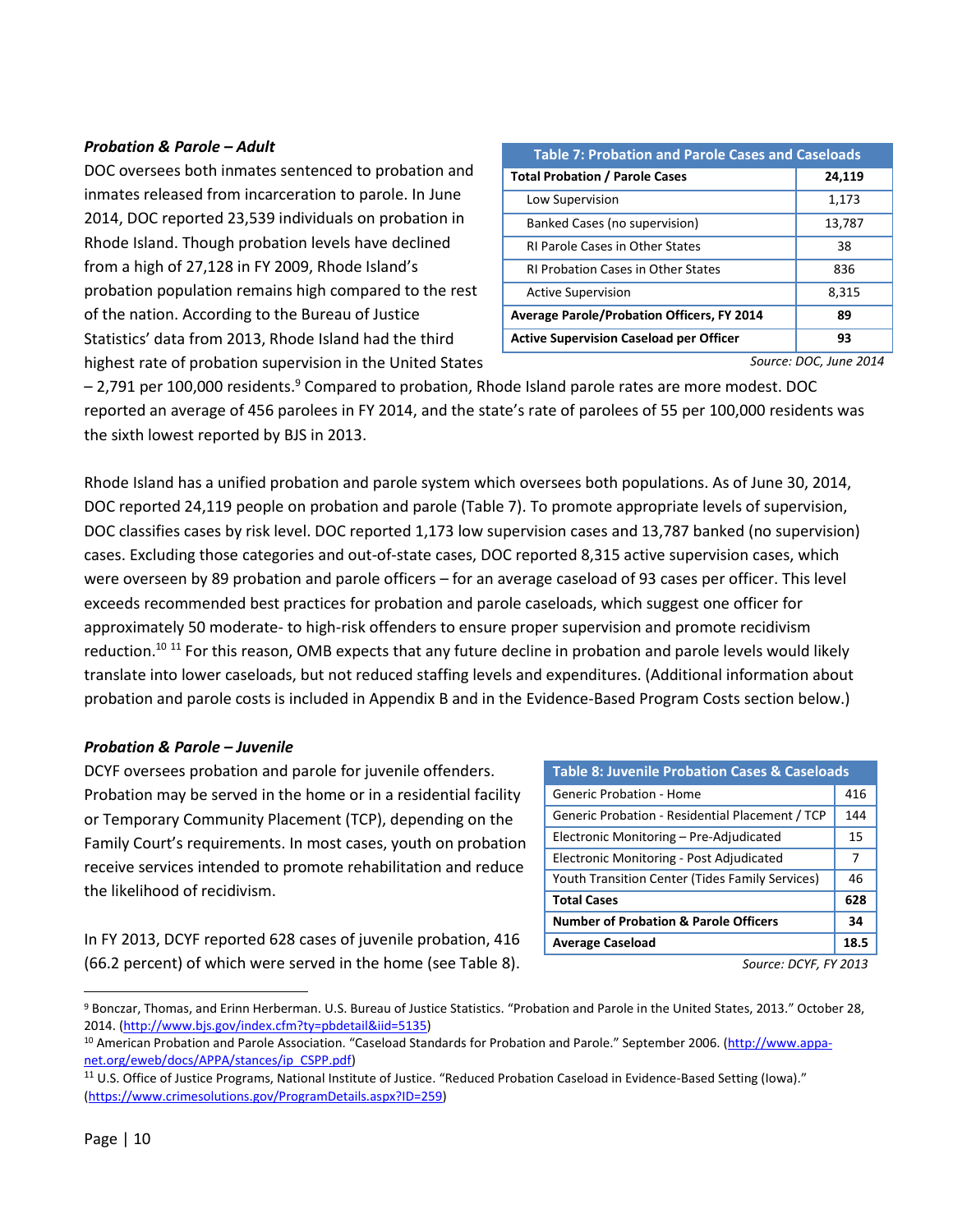DCYF has 34 probation and parole officers for this population, with an average caseload of 18.5 youths per officer. This rate is somewhat lower than standard juvenile caseloads, which recommend one officer per 30 moderate- to high-risk offenders, or one officer per 15 offenders for intensive supervision needs.<sup>12</sup>

As with the juvenile incarcerated juvenile population, probation levels have declined in recent years, dropping from 1,267 in FY 2009 to 628 in FY 2013. Because caseloads are relatively low, a reduction in the juvenile probation population could lead to long-term savings by reducing staffing of probation and parole officers. For example, reducing the probation and parole population by 19 individuals (FY 2013 average caseload) could save \$91,700 in personnel costs associated with one probation and parole officer.

# *Victimization Costs*

In addition to the costs enumerated above, crime has an impact on victims. The Results First model captures these victimization costs in two categories – tangible costs, such as medical costs and lost income, and intangible costs, such as pain and suffering. The model's cost estimates are derived primarily from "The Cost of Crime to Society: New Crime-Specific Estimates for Policy and Program Evaluation," a 2010 study that evaluated numerous academic publications to establish standard average lifetime victimization costs for

| <b>Table 9: Victimization Costs</b> |                         |             |  |  |  |  |
|-------------------------------------|-------------------------|-------------|--|--|--|--|
| <b>Type of Offense</b>              | <b>Intangible Costs</b> |             |  |  |  |  |
| Murder                              | \$737,517               | \$8,442,000 |  |  |  |  |
| Rape/Sexual Assault                 | \$5,556                 | \$198,212   |  |  |  |  |
| <b>Aggravated Assault</b>           | \$8,700                 | \$13,435    |  |  |  |  |
| Robbery                             | \$3,299                 | \$4,976     |  |  |  |  |
| <b>Felony Property</b>              | \$1,922                 | \$0         |  |  |  |  |

*Source: McCollister, French & Fang, 2010*

purposes of benefit-cost analyses.<sup>13</sup> These cost estimates also recognize differences among categories of crimes, with murder and sexual assault having higher costs to the victim. Table 9 illustrates the standard victimization costs used in the Results First model, arranged by category of crime.

The Rhode Island General Treasurer's Office administers the state's Crime Victims Compensation Program (CVCP), which helps the victims of violent crime. The program is funded through court fees and penalties and federal funds. Victims may request support from CVCP for medical treatment, economic support, relocation costs, and other crime-related expenses that are not covered by other sources (e.g., insurance, settlements, etc.). According to data supplied by the General Treasurer's Office, the CVCP fund assisted between 300 and 425 victims annually between Federal Fiscal Years (FFY) 2011 and 2013. Table 10 illustrates the

| <b>Table 10: Payment by Crime Category,</b><br><b>RI Crime Victims Compensation Program Fund</b> |                 |  |  |  |  |  |
|--------------------------------------------------------------------------------------------------|-----------------|--|--|--|--|--|
| <b>Total Payments, FFY</b><br><b>Type of Offense</b><br>2011 - 2013                              |                 |  |  |  |  |  |
| Murder                                                                                           | 1,522,940<br>S. |  |  |  |  |  |
| Rape/Sexual Assault                                                                              | Ś<br>176,776    |  |  |  |  |  |
| <b>Aggravated Assault</b>                                                                        | \$2,878,148     |  |  |  |  |  |
| Robbery                                                                                          | \$<br>79,681    |  |  |  |  |  |
| <b>Felony Property</b>                                                                           | Ś<br>428,062    |  |  |  |  |  |

*Sources: Office of RI General Treasurer, FFY 2011 – 2013*

total payments made during those three years, arranged by the Results First crime categories.

 $\overline{a}$ 

<sup>&</sup>lt;sup>12</sup> American Probation and Parole Association. "Caseload Standards for Probation and Parole." September 2006. [\(http://www.appa](http://www.appa-net.org/eweb/docs/APPA/stances/ip_CSPP.pdf)[net.org/eweb/docs/APPA/stances/ip\\_CSPP.pdf\)](http://www.appa-net.org/eweb/docs/APPA/stances/ip_CSPP.pdf)

<sup>13</sup> McCollister, K. E., M. T. French, and H. Fang. "The Cost of Crime to Society: New Crime-specific Estimates for Policy and Program Evaluation." *Drug and Alcohol Dependence* 108 (2010): 98-109.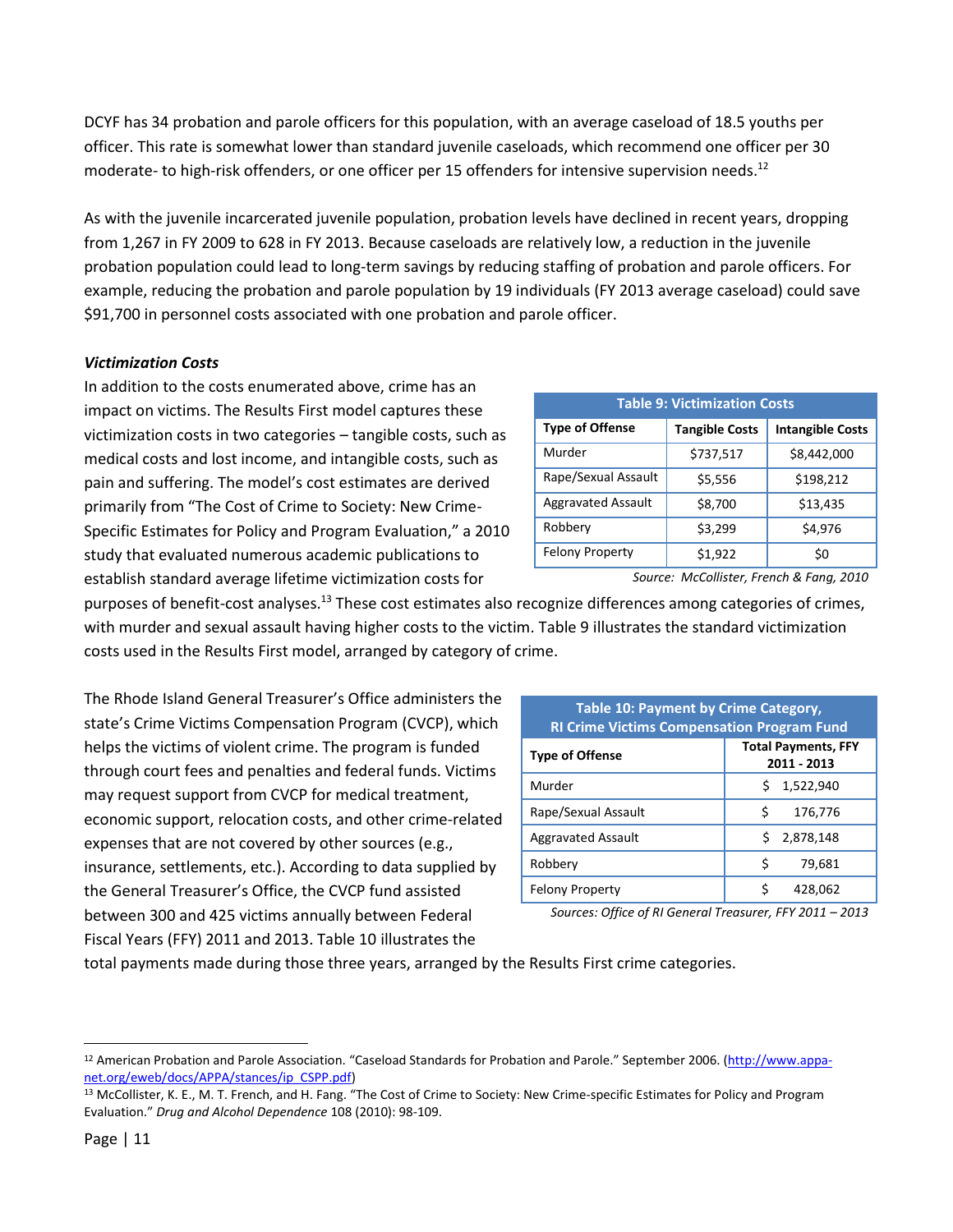Because not all crime victims receive CVCP funds, OMB estimated marginal costs by dividing total CVCP payments from 2011 to 2013 by the total number of crimes reported in the Rhode Island State Police's Uniform Crime Report in that period, arranged by each crime category in the Results First model – illustrated in Table 11. 14

#### **Table 11: Marginal Cost by Crime Category, RI Crime Victims Compensation Program Fund**

| <b>Type of Offense</b>    | <b>Marginal CVCP</b><br><b>Payment per Crime</b> |  |  |  |  |
|---------------------------|--------------------------------------------------|--|--|--|--|
| Murder                    | \$16,376                                         |  |  |  |  |
| Rape/Sexual Assault       | S<br>84                                          |  |  |  |  |
| <b>Aggravated Assault</b> | Ś<br>91                                          |  |  |  |  |
| Robbery                   | ς<br>37                                          |  |  |  |  |
| <b>Felony Property</b>    |                                                  |  |  |  |  |

*Sources: Office of RI General Treasurer, FFY 2011 – 2013; RI State Police, Uniform Crime Report: Crime In Rhode Island, March 2014; OMB & Results First analysis*

#### *Notes on Costs of Crime*

In developing marginal cost estimates for Rhode Island's costs of crime, OMB took a conservative approach in order not to overstate potential benefits of crime reduction in the forthcoming benefit-cost analysis. OMB will continue to work with agencies and stakeholders to refine these estimates as the Rhode Island Results First benefit-cost model is developed and implemented.

l

<sup>&</sup>lt;sup>14</sup> Rhode Island State Police. "Uniform Crime Report: Crime in Rhode Island." March 2014.

[<sup>\(</sup>http://www.risp.ri.gov/documents/UCR/2013.pdf\)](http://www.risp.ri.gov/documents/UCR/2013.pdf). Note: The Results First technical support team provided assistance with matching RI data to the Results First crime categories to determine total crimes per category during the three-year period.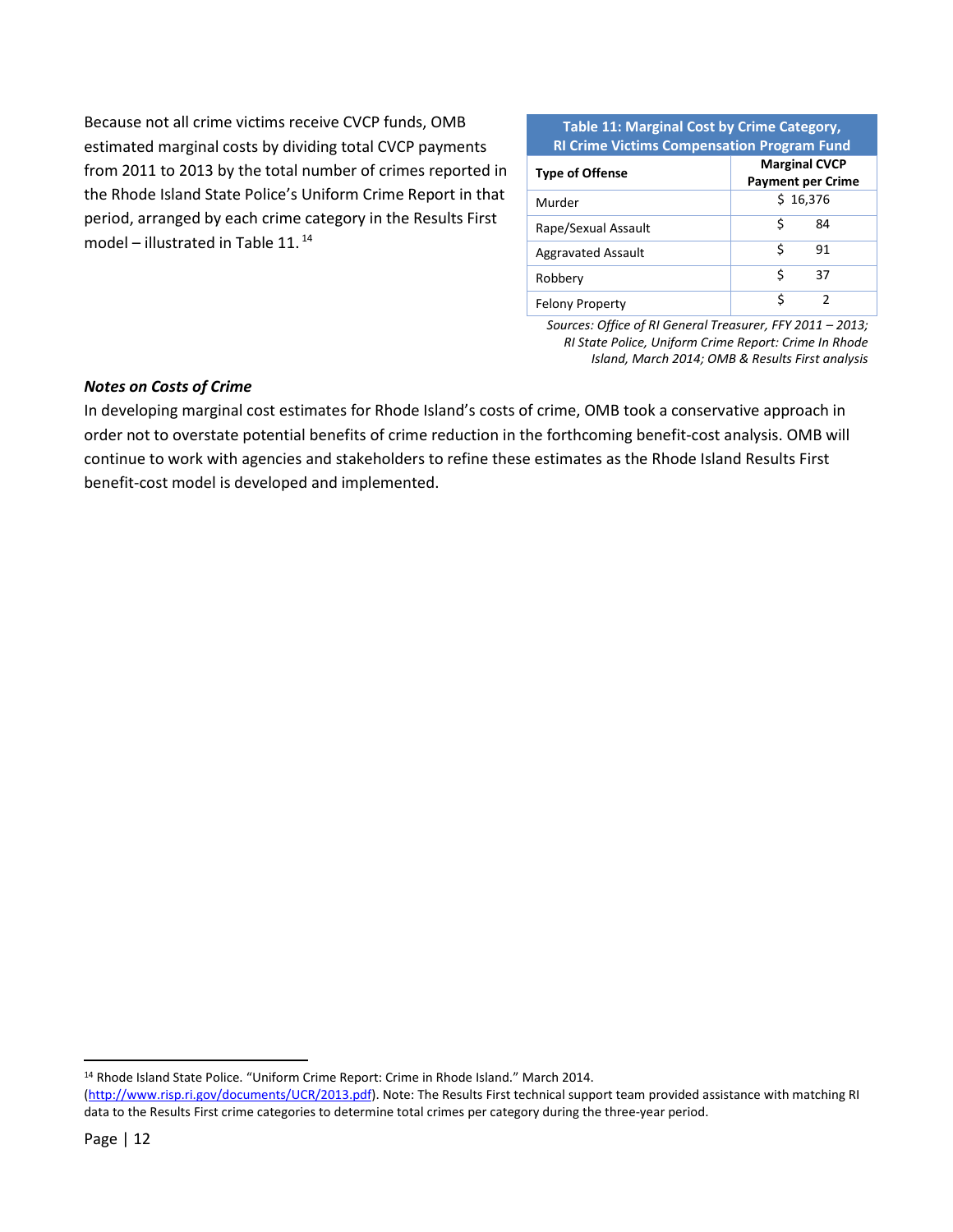#### **Evidence-Based Program Costs**

In March 2014, OMB published an inventory of state-funded programs intended to reduce recidivism among juveniles and adults.<sup>15</sup> That report identified evidence-based programs in twelve categories for adults and four categories for juveniles. Additionally, the report noted twelve juvenile programs and seven adult programs that showed promise in reducing recidivism, but which were not specifically included in the Results First model. For each program, OMB reported the oversight agency, service provider, program duration, annual capacity and annual number served, target participant population, average participant age and the date when the program was last evaluated.

OMB worked with DOC, DCYF and the Judiciary to determine the costs of implementing the state's evidencebased programs intended to reduce recidivism. In cases where one category included multiple programs, OMB calculated a weighted average based on the number of people served. Table 12 illustrates total costs, number of participants served and per-participant cost for all evidence-based and promising programs in the adult and juvenile justice systems.

| Table 12: Per Participant Costs, Evidence-Based Programs |                    |            |                     |             |       |  |  |
|----------------------------------------------------------|--------------------|------------|---------------------|-------------|-------|--|--|
|                                                          | <b>Total Costs</b> |            | <b>Participants</b> | Cost per    |       |  |  |
|                                                          |                    |            | <b>Served</b>       | Participant |       |  |  |
| <b>Evidence-Based, Adult</b>                             |                    |            |                     |             |       |  |  |
| Cognitive Behavioral Therapy -- Prison                   | \$                 | 346,398    | 833                 | \$          | 416   |  |  |
| Cognitive Behavioral Therapy - Sex Offenders in Prison   |                    | 7,200      | 14                  |             | 514   |  |  |
| <b>Correctional Education in Prison</b>                  |                    | 2,698,062  | 1,196               |             | 2,256 |  |  |
| Adult Basic Education Program (GED, Basic Lit.)          |                    | 2,595,062  | 868                 |             | 2,990 |  |  |
| Post-Secondary Education                                 |                    | 103,000    | 328                 |             | 314   |  |  |
| Correctional Industries in Prison                        |                    | 3,985,973  | 905                 |             | 4,404 |  |  |
| Drug Court for Adult Offenders                           |                    | 423,281    | 91                  |             | 4,651 |  |  |
| Drug Treatment in the Community                          |                    | 255,000    | 475                 |             | 537   |  |  |
| Drug Treatment in Prison                                 |                    | 1,138,032  | 604                 |             | 1,884 |  |  |
| Electronic Monitoring (EM)                               |                    | 2,832,754  | 1,997               |             | 1,419 |  |  |
| Intensive Supervision - Probation                        |                    | 13,308,534 | 12,678              |             | 1,050 |  |  |
| <b>Rhode Island Pretrial Services Unit</b>               |                    | 656,881    | 2,193               |             | 300   |  |  |
| <b>Probation Supervision</b>                             |                    | 12,651,653 | 10,485              |             | 1,207 |  |  |
| Intensive Supervision - Parole                           |                    | 601,357    | 323                 |             | 1,862 |  |  |
| Sex Offender Treatment in Prison                         |                    | 115,000    | 250                 |             | 460   |  |  |
| <b>Vocational Education in Prison</b>                    |                    | 327,624    | 680                 |             | 482   |  |  |
| <b>Work Release</b>                                      |                    | 270,976    | 54                  |             | 5,018 |  |  |
| <b>Total, Adult Evidence-Based</b>                       | \$                 | 26,363,191 | 20,161              | \$          | 1,309 |  |  |
| Total, Adult Evidence-Based, less EM, Probation, Parole  | \$                 | 9,670,645  | 5,379               | \$          | 1,798 |  |  |

<sup>15</sup> Rhode Island Office of Management and Budget. "Results First – Adult & Juvenile Justice Program Inventory." March 14, 2014. [\(http://www.omb.ri.gov/documents/performance/results-first/Results First Program Inventory March 2014.pdf\)](http://www.omb.ri.gov/documents/performance/results-first/Results%20First%20Program%20Inventory%20March%202014.pdf)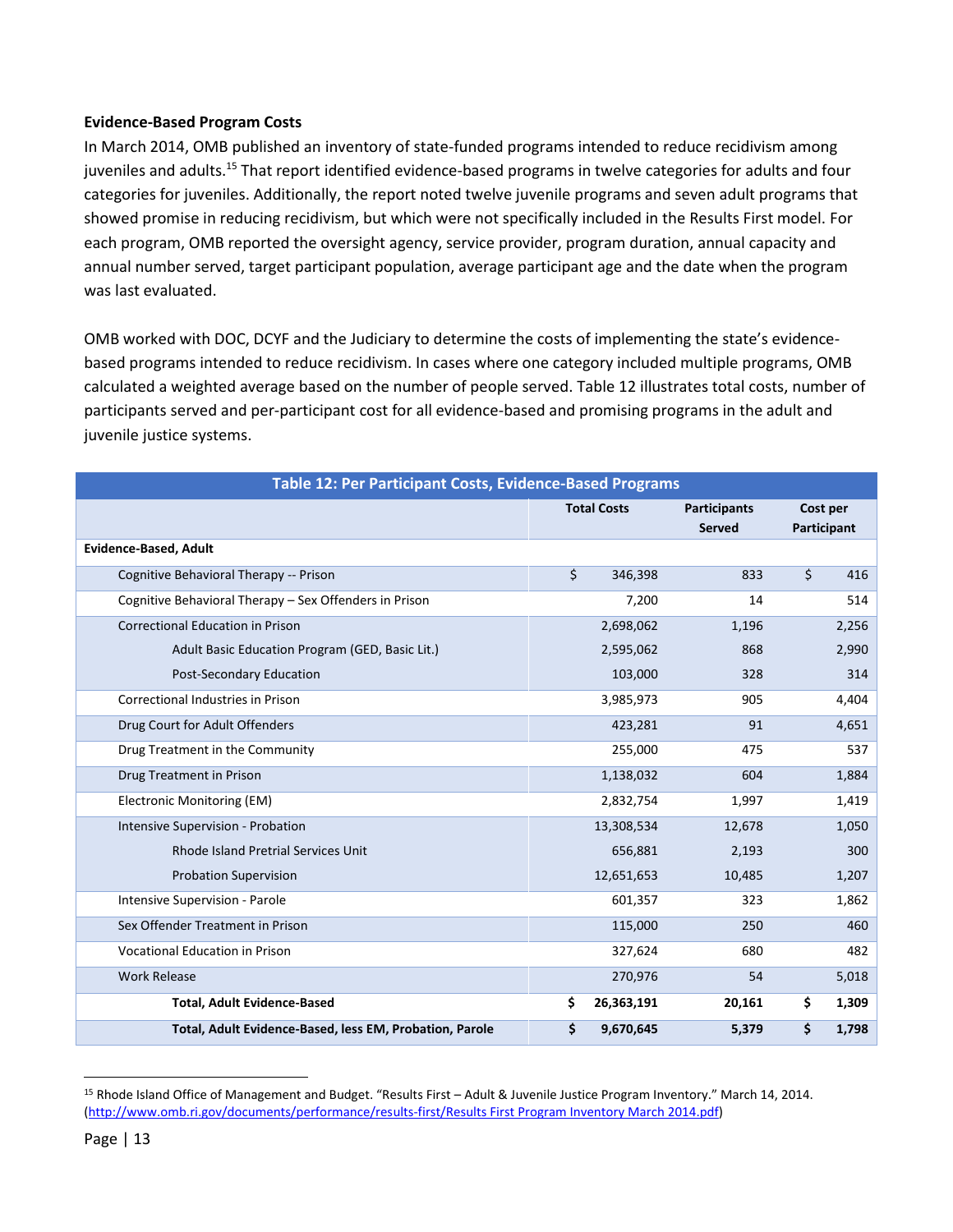| Table 12: Per Participant Costs, Evidence-Based Programs (cont.)                                    |    |           |     |   |       |  |  |  |  |  |  |
|-----------------------------------------------------------------------------------------------------|----|-----------|-----|---|-------|--|--|--|--|--|--|
| Evidence-Based, Juvenile                                                                            |    |           |     |   |       |  |  |  |  |  |  |
| Drug Court for Juvenile Offenders                                                                   | \$ | 455,182   | 211 | S | 2,157 |  |  |  |  |  |  |
| Juvenile Sex Offender Treatment (youth in state institutions)                                       |    | 129,957   | 17  |   | 7,645 |  |  |  |  |  |  |
| Multisystemic Therapy (competent) - community-based                                                 |    | 1,915,220 | 215 |   | 8,908 |  |  |  |  |  |  |
| Substance Abuse Treatment (youth in state institutions)                                             |    | 218,759   | 186 |   | 1,176 |  |  |  |  |  |  |
| <b>Total, Juvenile Evidence-Based</b>                                                               | \$ | 2,719,118 | 629 |   | 4,323 |  |  |  |  |  |  |
| Sources: DOC, DCYF, Judiciary. All fiscal and program data are from FY 2012 unless otherwise noted. |    |           |     |   |       |  |  |  |  |  |  |

Table 12 illustrates that evidence-based program costs per person range from \$416 for cognitive behavioral therapy for adult sex offenders in the community to \$8,908 per person for Multisystemic Therapy for juveniles in the community. Costs may differ based on the intensity of the treatment, location of the service, and the type of offender. For example, adult evidence-based programs (excluding probation, parole and electronic monitoring)<sup>16</sup> cost an average of \$1,309 per person, while juvenile evidence-based programs cost an average of \$4,323 per youth.

Program costs may also differ for programs within a category. OMB's program inventory from March 2014 showed that DOC administers seven cognitive behavioral therapy programs. These per person costs range from \$206 for a 10-week program for medium-risk offenders to \$4,118 for a 24-session program for high-risk offenders. Understanding average category costs will allow departments compare the costs across specific programs to ensure that they are getting comparable value from different service providers.

# **First Look at Program Cost-Effectiveness**

Marginal cost data for evidence-based programs allows for an initial assessment of the relative costeffectiveness of these programs. Because each evidence-based program has a unique expected impact on recidivism reduction, it is possible to calculate the total investment cost needed to reduce recidivism by one person. This investment amount varies among programs and is driven by two factors: the marginal cost of the program (i.e., how expensive it is) and its expected recidivism impact (i.e., how effective it is).

OMB used information about each program's effectiveness from a systematic research review published by the Washington State Institute for Public Policy (WSIPP).<sup>17</sup> Their review gathered program evaluations with the most rigorous research designs to determine each program's effect on recidivism. OMB applied the program effects from WSIPP's review to estimate the cost to reduce recidivism by one person for each program delivered in Rhode Island. The result represents a cost-effectiveness ratio by program.

<sup>&</sup>lt;sup>16</sup> Adult probation and parole programs in Table 11 include personnel and equipment costs, and per person costs are average costs. As noted in the Evaluating Costs of Crime section, high adult probation levels suggest that probation programs have no marginal costs – an example of average and marginal costs differing.

<sup>&</sup>lt;sup>17</sup> Washington State Institute for Public Policy. Benefit-cost technical documentation. Olympia, WA: Author, 2014. Retrieved 27 July 2015 from[: http://www.wsipp.wa.gov/TechnicalDocumentation/WsippBenefitCostTechnicalDocumentation.pdf.](http://www.wsipp.wa.gov/TechnicalDocumentation/WsippBenefitCostTechnicalDocumentation.pdf)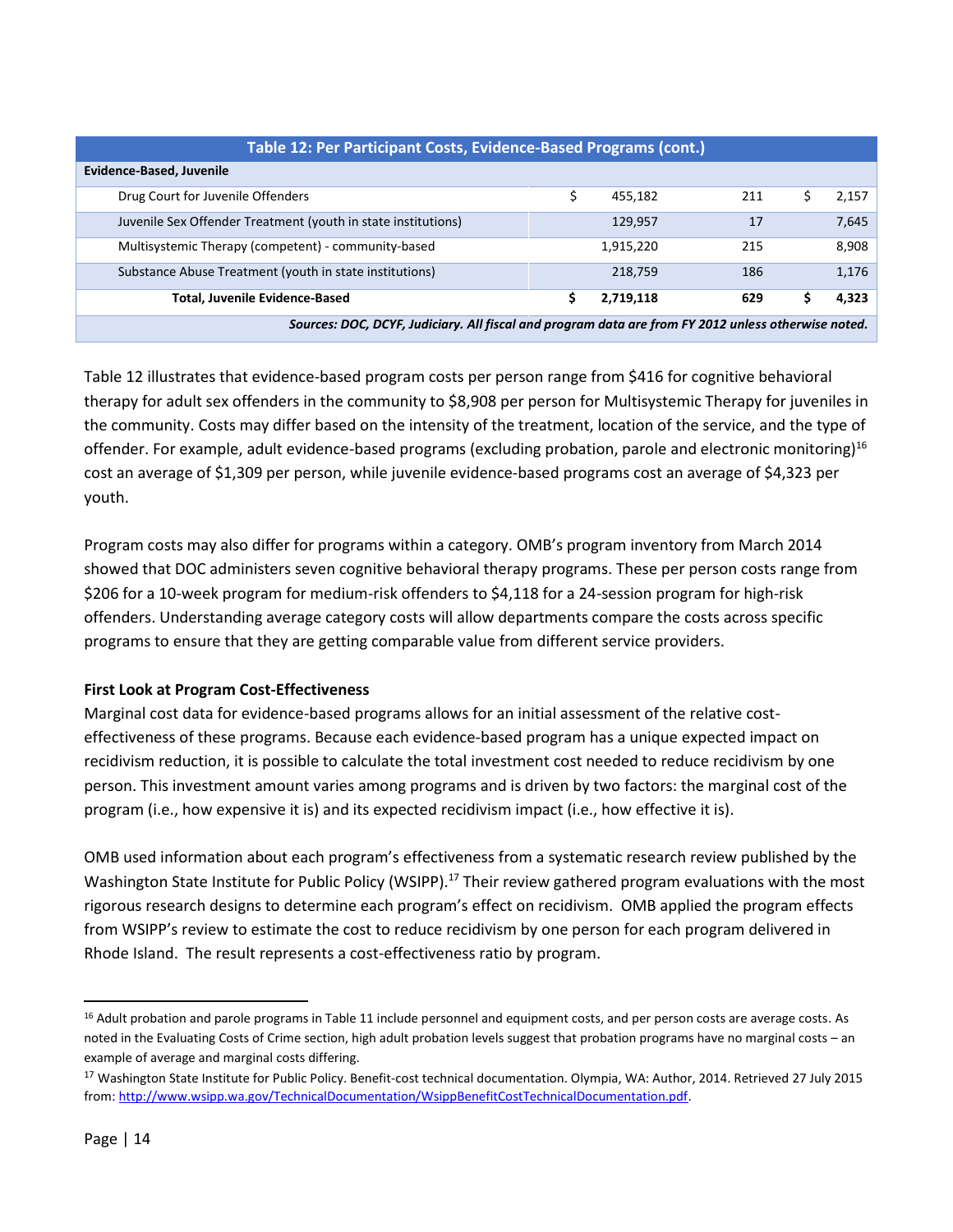As seen in Chart A, vocational education in prison is a relatively cost-effective program, requiring an estimated \$5,448 in program spending to reduce recidivism by one person. In contrast, work release is expected to need \$158,626 in investment to reduce recidivism by one person.<sup>18</sup> This discrepancy is explained partly from vocational education's low marginal cost (\$482 per person) – less than one-tenth of the marginal cost of work release (\$5,018 per person). Chart A also highlights the relatively low cost-effectiveness cost of Correctional Industries in Prison, which costs \$4,404 per person to administer.<sup>19</sup>



In some cases, cost-effectiveness may be improved by reducing marginal costs – either by cutting administrative spending or by increasing capacity to spread existing costs across more people. For example, 54 prisoners participated in work release in FY 2012, though program capacity was 144. Since program administration costs are largely fixed, a larger number of participants would reduce marginal costs and improve the costeffectiveness of work release.

While valuable, this initial cost-effectiveness assessment does not provide complete information about total program cost-effectiveness for two important reasons:

 $\overline{a}$ <sup>18</sup> Chart A excludes intensive supervision for parole or probation, which is expected to have no impact on recidivism unless performed in conjunction with additional programming.

<sup>&</sup>lt;sup>19</sup> Correctional Industries earns revenue from its operations, which are not included in the cost analysis below. OMB will review net program costs in its upcoming benefit-cost analysis.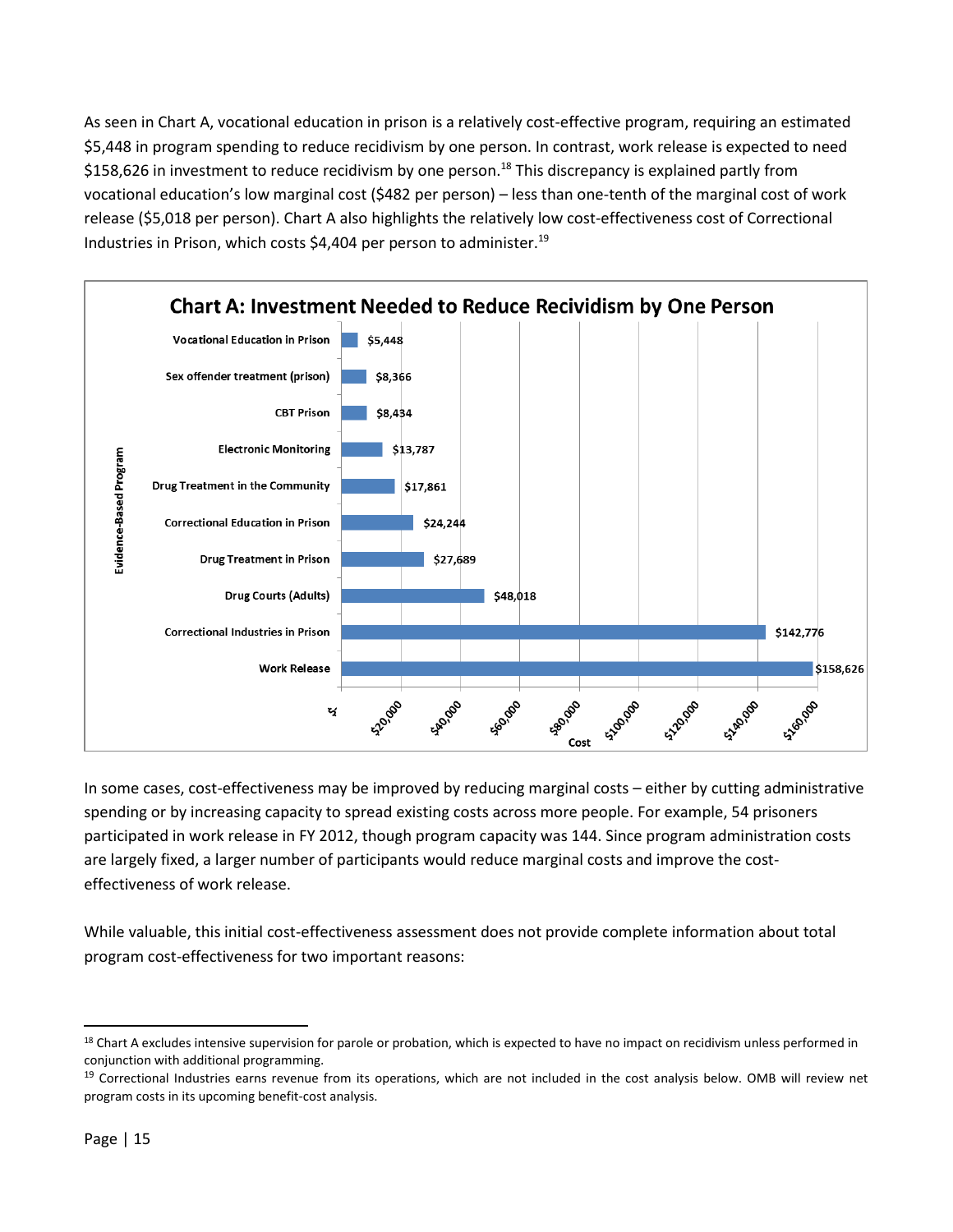- The assessment assumes that all programs are being administered optimally. As noted in OMB's March 2014 program inventory issue brief, relatively few programs have been evaluated to determine if they are implemented with fidelity to best practices.
- This assessment treats all recidivism as equal and does not account for differences in the types of crimes that are avoided over time in different offender populations. For example, a program that prevents an aggravated assault, which has high costs to society, will have a larger benefit than one targeting drug crimes. Similarly, a juvenile justice program may have a larger lifetime benefit than an adult program since crime is avoided over a greater number of years. (Because of the complexity of lifetime costs associated with juvenile crime, juvenile programs have been omitted from this initial cost-effectiveness assessment.)

To develop a complete picture of program cost-effectiveness, OMB is working with DOC and DCYF to collect recidivism data for the Results First model. This information will be used to conduct a complete benefit-cost analysis to provide greater insight into the types of crime occurring among recidivists, and the potential value of avoiding those crimes in the future.

# **Findings & Recommendations**

The analysis and findings in this report can assist departments and policymakers in promoting evidence-based policymaking and making improvements in the cost-effectiveness of Rhode Island's adult and juvenile justice programs. To improve the outcomes of the state's criminal justice system, OMB makes the following recommendations.

*Improve evaluation of adult and juvenile justice programs* – As noted in OMB's March 2014 program inventory brief, greater evaluation of existing programs is needed to determine fidelity to best practices and overall effectiveness. While DOC and DCYF have made some improvements using in-house personnel, they are challenged by constrained staff resources and a high number of programs to evaluate.

 OMB recommends expanding evaluation capacity by including program evaluation costs into provider contracts. Contracts should provide funding for third-party evaluation to assess participant outcomes. In the longer-term, this improvement will facilitate use of performance-based contracts, which link provider payments to outcomes attained by their clients.

*Fully deploy needs evaluation tools and ensure proper program referrals* – OMB previously cited as a best practice DOC's use of the Level of Service Inventory–Revised (LSI-R) needs assessment tool for adults in the correctional system, while also noting that DCYF had no comparable tool for juveniles. Assessment tools help determine the programming needs of the populations to be rehabilitated (e.g., education, anger management, substance abuse, etc.), ensure referrals to the most appropriate programs, and provide baseline data that allows evaluation of improvement as people complete programs.

To address this concern, DCYF applied for and received grant funding to develop and deploy a Juvenile Correction System Assessment Process. Implemented July 1, 2015, the Assessment Process comprises three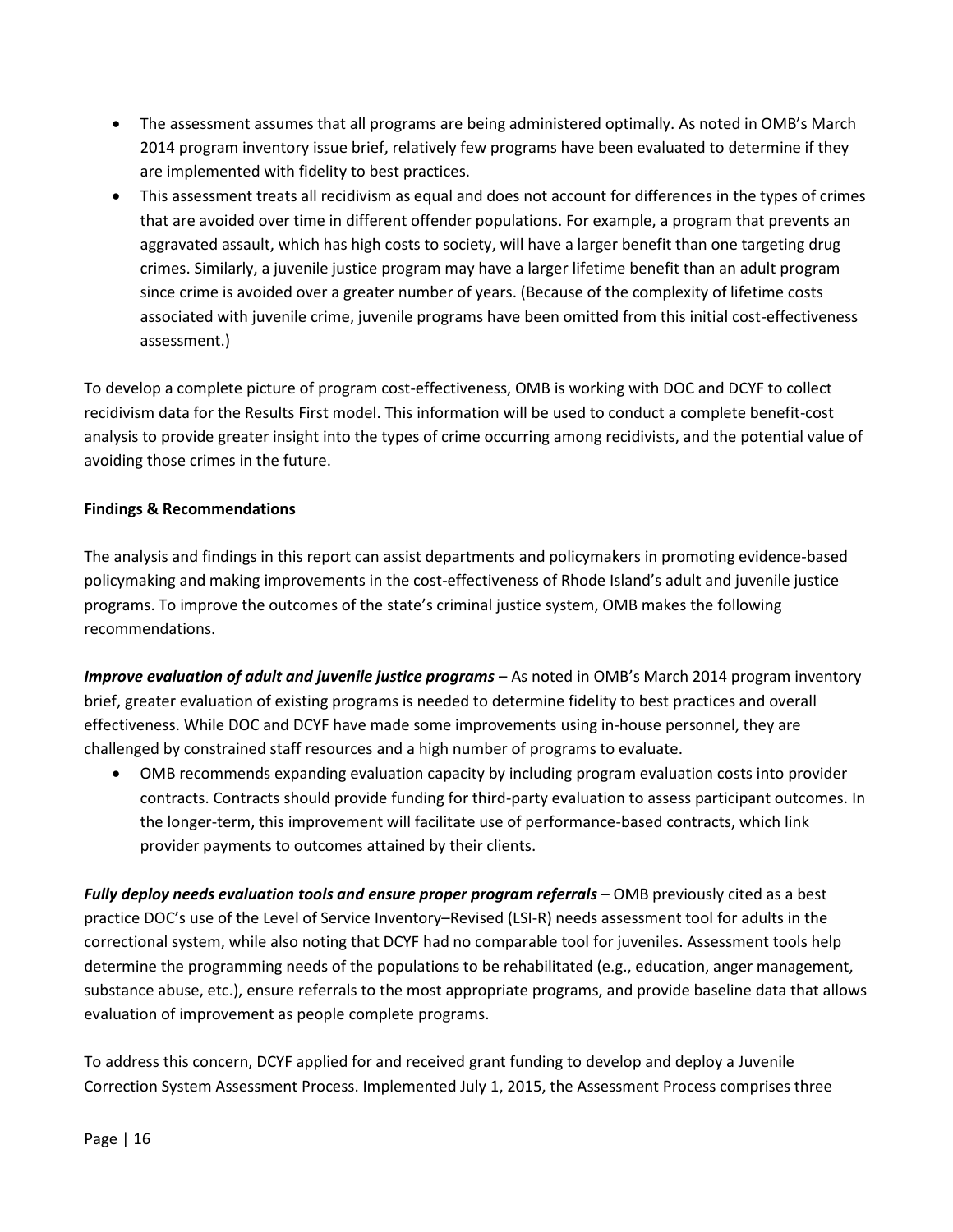screening tools, allowing DCYF to determine risk and programming needs, mental health status and substance abuse needs of all youth in the DCYF's jurisdiction. DCYF is working with the Family Court on implementing this Assessment Process at the Pre-Adjudicative stage, which would allow for planning to be in place at the time of sentence.

In discussions with program managers at DOC, OMB learned of inconsistency in the program referral process for inmates. In some cases, inmates requested access to certain programs because completion resulted in "good time" credits, or for other factors. Because the demand for many DOC programs exceeds their capacity, it is important that program participation be prioritized to those demonstrating the greatest need.

 DCYF and DOC should use evaluation tools to assess the programming needs of all people in the adult and juvenile justice systems, including for the probation and parole populations. Further, departments should ensure that caseworkers are uniformly trained to use evaluations as the primary factor for program referrals. Both DCYF and DOC have committed to this effort, and DOC has expressed interest in expanding the use of LSI-R to the probation and parole populations.

*Control operational costs* – OMB's review of operational and programming costs demonstrated areas for potential efficiencies and spending reductions.

As noted earlier (Table 4), health and education expenditures represent nearly 90% of the per diem operational costs in the Training School. The Training School's population has declined in recent years as DCYF and the courts have used community placements as an alternative to incarceration and to improve juvenile justice outcomes. However, despite this trend, DCYF still maintains robust in-house education services for a relatively small number of youths. Further, DCYF uses an annual fixed-cost contract for health care services to cover nearly any service needed by Training School youths.

- While DCYF is required to provide educational services to youths in custody, it should conduct a thorough review to determine how to provide quality services at lower costs. A June 2014 issue brief by Rhode Island Kids Count recommended improving connections between youths and their district schools and reintegrating youth back into school immediately upon release. <sup>20</sup> Greater cooperation between the Training School and school districts could reduce duplication of effort and improve educational outcomes.
- On health care costs, DCYF should review its current contract terms and recent utilization data to develop a contract that addresses the needs of Training School youths in a more cost-effective manner.

When reviewing program data, OMB noted that per-person costs may range within a program category. In some cases, higher costs result from treating a higher-need population. For example, one service provider for Cognitive Behavioral Therapy in Prison had a per-person cost of \$4,118 – significantly higher than the \$416 average for the category. However, in that case, the program was targeted to a small number of high-risk offenders, at a total annual cost of \$70,000. In other cases, though, program costs differed among people with

<sup>20</sup> Rhode Island Kids Count. "Juvenile Justice in Rhode Island." June 2014. [\(http://www.rikidscount.org/Portals/0/Uploads/Documents/Juvenile Justice in Rhode Island\\_Final2.pdf\)](http://www.rikidscount.org/Portals/0/Uploads/Documents/Juvenile%20Justice%20in%20Rhode%20Island_Final2.pdf)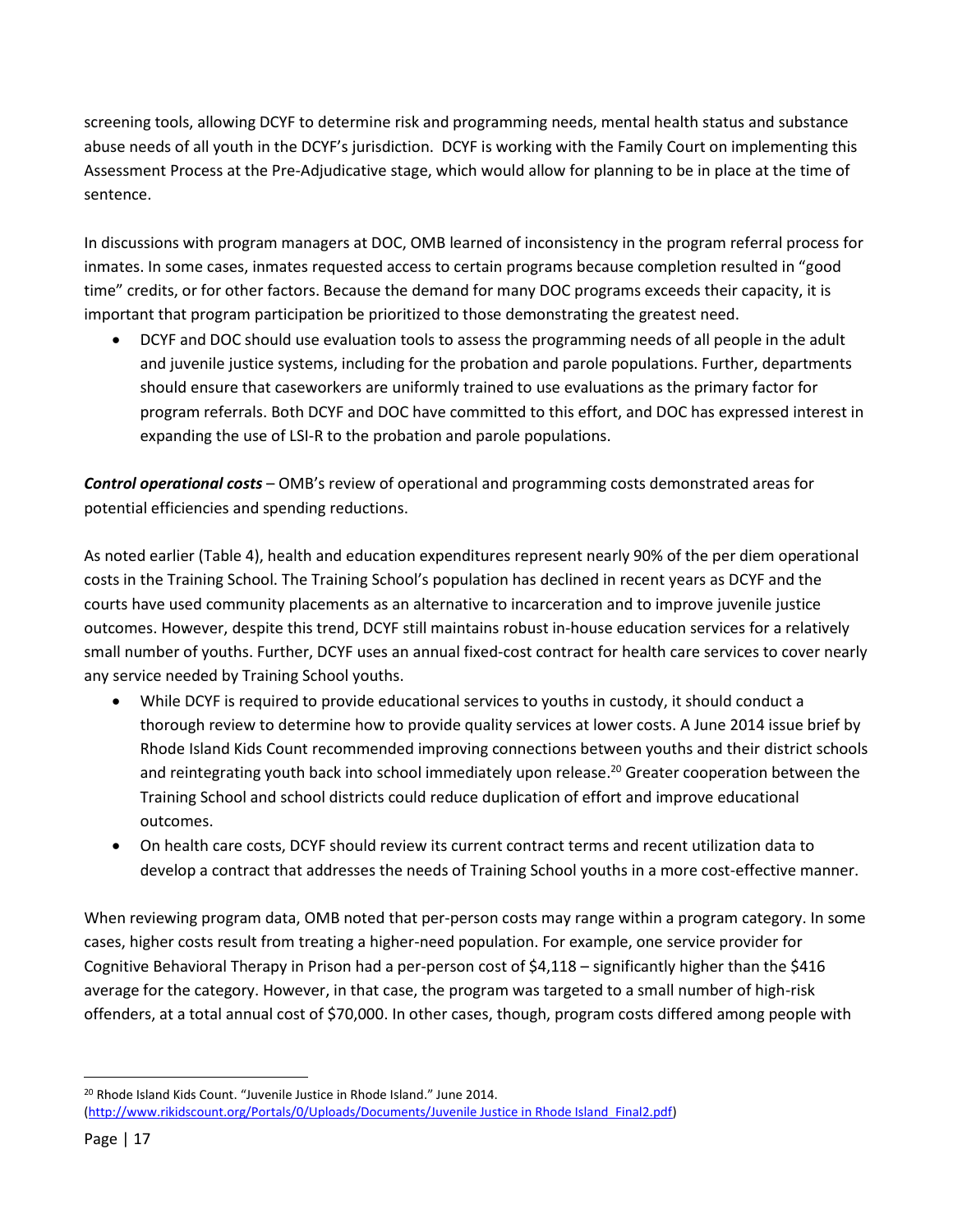similar needs. One vocational education program administered in house by DOC cost \$1,912 per person, compared with two other contracted programs at \$290 and \$439 per person.

 Departments should review per-person cost data in each program category to assess whether cost differences are justifiable. Departments can then work with providers and employees to reduce costs and/or determine whether programs can be delivered more cost-effectively.

As previously noted, the physical layout of some Department of Corrections' older buildings contributes to higher operational costs. More modern modular housing units can reduce the number of correctional officers required to supervise a population.

 OMB recommends conducting a benefit-cost study to determine whether replacement or reconfiguration of prison facilities could reduce long-term operating costs. Such a study should recognize inmate population trends and use scenario analyses to determine whether prison replacement/renovation is warranted.

*Improve the cost-effectiveness of existing program delivery* – Departments can make changes to existing evidence-based programs to reduce costs and improve outcomes.

The cost-effectiveness of evidence-based programs (Chart A) is calculated from the marginal cost of the program, and the expected effectiveness of the program in reducing recidivism, as determined by Results First's analysis of national research. Rhode Island can improve the cost-effectiveness of its programs by ensuring proper implementation and evaluation of programs (noted above), as well as by reducing the marginal costs of each program.

The most straightforward method of reducing marginal cost is ensuring that programs are filled to capacity. DOC's work release program had the highest cost-to-recidivism ratio in OMB's analysis, driven partly by its high marginal cost of \$5,018 per person. As noted in OMB's 2014 program inventory brief, DOC's work release program served 54 people in FY 2012, though it had a capacity of 144. If work release had been filled to capacity, the program's marginal cost would have been \$1,882. According to DOC, inmates are dissuaded from participating in work release because of taxes and fees. Current law requires a 30 percent work release fee on gross pay, followed by a 15 percent assessment for court fees (if applicable) and a 25 percent funds reserve requirement. According to a DOC analysis, inmates retain approximately 23 percent of wages after taxes and fees. DOC has considered reducing the work release fee to encourage participation.

- DOC and OMB should review the work release program to determine whether changes to the work release fee or other components of program administration are justified. Because lowering work release would reduce revenues to the general fund, OMB and DOC should determine whether the changes would be offset by longer-term savings through recidivism reduction.
- DOC and DCYF should review all evidence-based programs with excess capacity and work to fill any vacancies.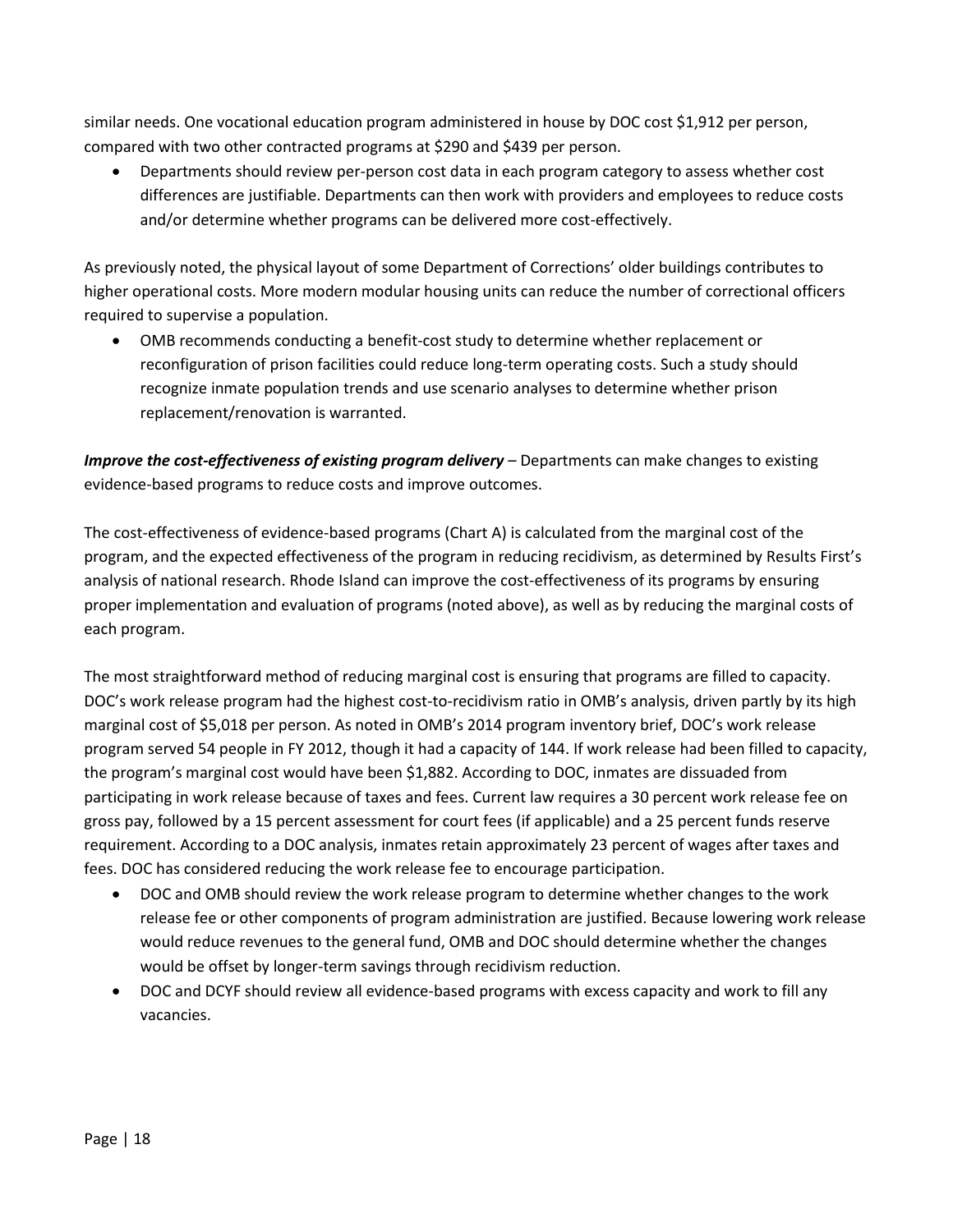DOC's Correctional Industries (CI) had the second-highest cost-to recidivism ratio, driven partly by high operational costs of \$4.0 million in FY 2012. (Note that this analysis did not include revenue earned by CI; OMB will review net CI program costs in its upcoming benefit-cost study.) In November 2014, the Bureau of Audits published an audit of CI.<sup>21</sup> The Bureau made several recommendations, including developing a strategic plan, matching job skills to market demand and establishing apprenticeships, improving internal controls, enhancing online presence to promote sales of CI goods and services, and encouraging participation through incentives. These recommendations will reduce net operational costs while promoting better outcomes for participants. DOC is currently implementing changes following this audit, and OMB will work with the department to measure improvement and impact.

*Improve outcomes of existing programs* – Based on the experience of other Results First states and national evaluations of evidence-based programs, Rhode Island should review programs in several areas to improve outcomes.

Rhode Island's domestic violence programs are overseen by the Batterers Intervention Program Standards Oversight Committee (BIPSOC). BIPSOC encourages standardization of programs, using the Duluth model of counseling.<sup>22</sup> However, BIPSOC has no way of evaluating whether programs actually result in reduced domestic violence. Further, a Washington State Institute of Public Policy study of domestic violence programs found "no effect on [domestic violence] recidivism with the Duluth model.<sup>"23</sup> In response, states such as Washington and Iowa <sup>24</sup> have reviewed and restructured domestic violence programs in order to test alternatives for improved outcomes.

 Rhode Island should evaluate its domestic violence programs to determine whether they actually reduce domestic violence by participants. BIPSOC and DOC can work with other Results First partner states to learn which alternative programs have been effective in reducing domestic violence recidivism.

As previously noted, in 2012, Rhode Island had the third highest rate of probation supervision in the United States. While probation provides an alternative to incarceration and keeps people in their communities, Results First analysis suggests that intensive supervision through probation alone has no effect on recidivism reduction.

 Stakeholders in the adult criminal justice system should review probation and parole practices to determine whether current approaches are improving outcomes. Potential areas of reform could include requiring risk evaluation for offenders, increasing referrals to evidence-based programs, and reducing caseload levels.

 $\overline{a}$ <sup>21</sup> Rhode Island Bureau of Audits. "Audit of the Department of Corrections Correctional Industries Program." November 6, 2014. [\(http://www.audits.ri.gov/documents/audits/DOC\\_CorrectionalIndustriesReport\\_11-2014.pdf\)](http://www.audits.ri.gov/documents/audits/DOC_CorrectionalIndustriesReport_11-2014.pdf)

<sup>22</sup> Domestic Abuse Intervention Programs. *The Duluth Model*. [\(http://www.theduluthmodel.org/\)](http://www.theduluthmodel.org/)

<sup>&</sup>lt;sup>23</sup> Washington State Institute for Public Policy. "What Works to Reduce Recidivism by Domestic Violence Offenders?" January 2013. [\(http://wsipp.wa.gov/ReportFile/1119\)](http://wsipp.wa.gov/ReportFile/1119)

<sup>&</sup>lt;sup>24</sup> The Pew-MacArthur Results First Initiative. "Iowa's Cutting-Edge Approach to Corrections: A Progress Report on Putting Results First to Use." December 2013.

[<sup>\(</sup>http://www.pewtrusts.org/~/media/legacy/uploadedfiles/pcs\\_assets/2013/RFIBriefResultsFirstIowaProgressReportFINALpdf.pdf\)](http://www.pewtrusts.org/~/media/legacy/uploadedfiles/pcs_assets/2013/RFIBriefResultsFirstIowaProgressReportFINALpdf.pdf)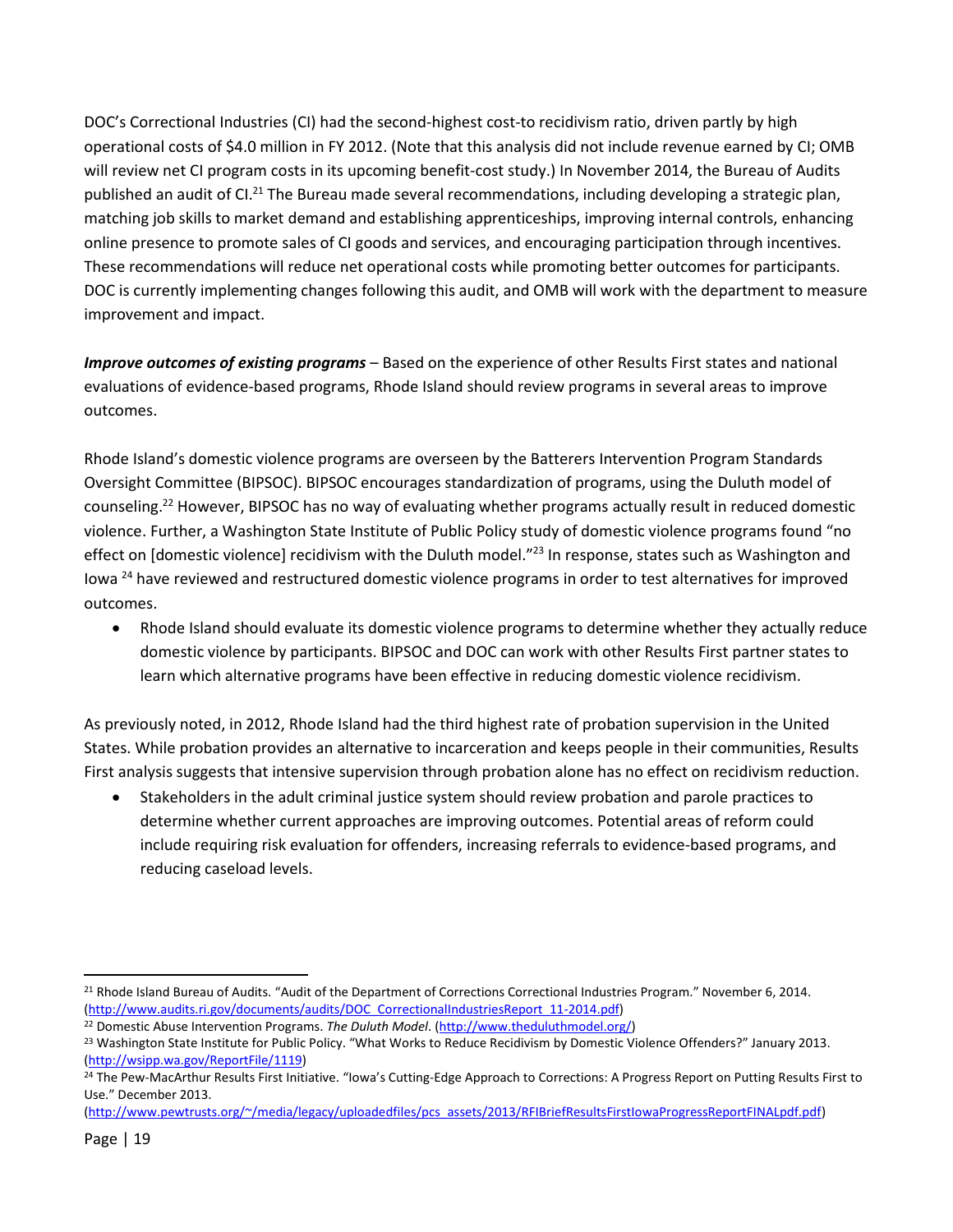Finally, Rhode Island should maximize use of evidence when establishing new programs and funding existing programs. Results First has created the Results First Clearinghouse Database – a one-stop online resource to find information on the effectiveness of various interventions as rated by eight national research clearinghouses.<sup>25</sup>

 With support from the Results First Clearinghouse, OMB will work with DOC and DCYF to maximize use of evidence-based programs for new and existing initiatives – whether conducted in-house or with external providers.

## **Next Steps**

OMB will use data about program costs, costs of crime, program effectiveness, and recidivism to develop a benefit-cost analysis of existing programs. This benefit-cost analysis will demonstrate the impact of programs on reducing crime, as well as their projected savings to the taxpayer.

Next steps include:

- Completing benefit-cost analysis of evidence-based programs [Adult justice fall 2015; Juvenile justice winter 2015-2016]
- Using benefit-cost analysis to emphasize investment in cost-effective programs [Adult justice FY 2017]
- Improving program monitoring and evaluation to achieve expected public safety outcomes [FY 2017]

In collaboration with DCYF and other stakeholders, OMB has also begun work on the child welfare component of the Results First model. OMB expects to complete the program inventory by fall 2015 and the benefit-cost model by winter of 2015.

<sup>25</sup> The Pew-MacArthur Results First Initiative. "Results First Clearinghouse Database." June 23, 2015. [\(http://www.pewtrusts.org/en/research-and-analysis/issue-briefs/2014/09/results-first-clearinghouse-database\)](http://www.pewtrusts.org/en/research-and-analysis/issue-briefs/2014/09/results-first-clearinghouse-database)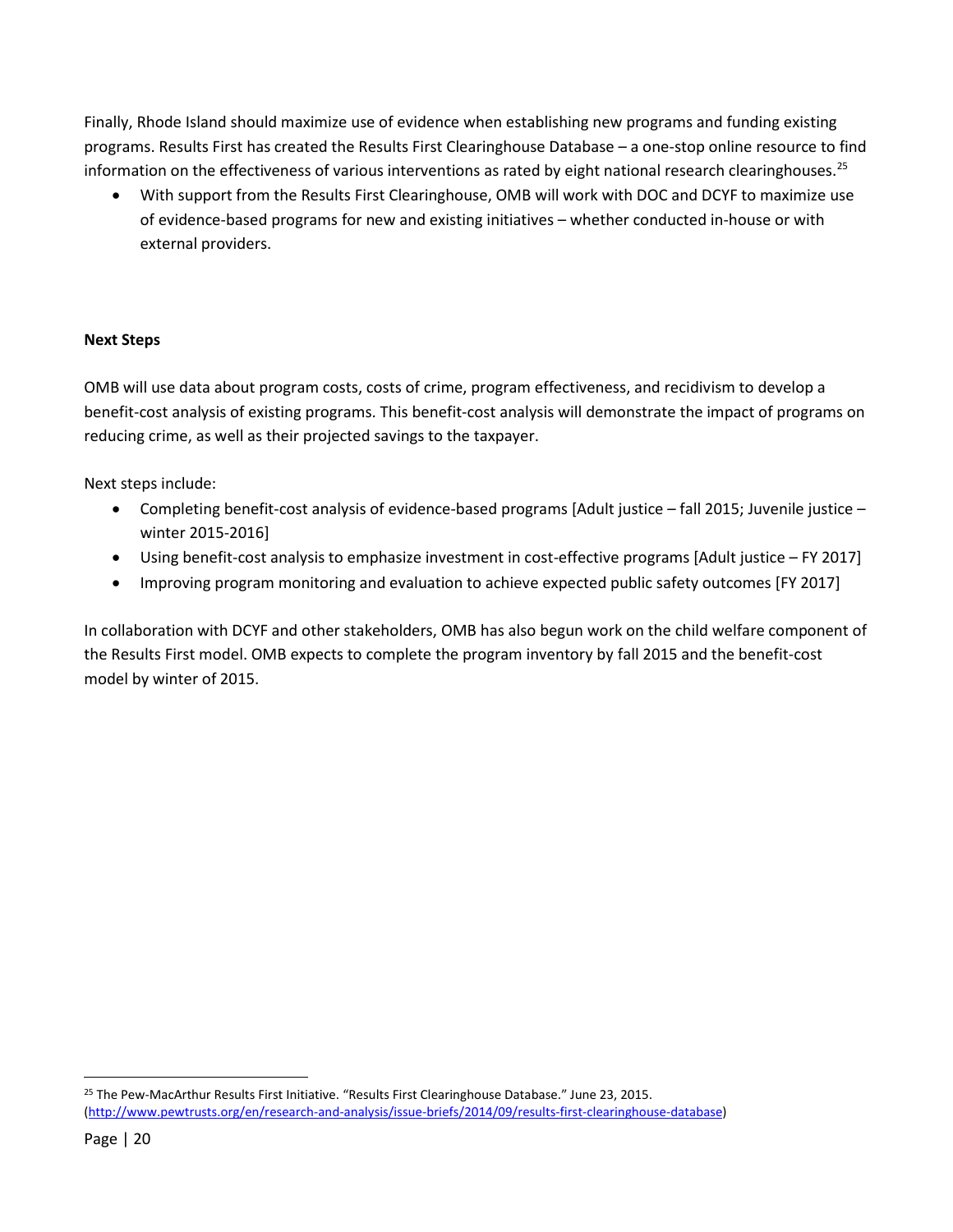# **Appendix A: Incarceration Costs, DOC and DCYF**

# *Department of Corrections (DOC)*

|                                       |                    |                                 | <b>Lower Reduction Scenario</b>    |                       |            |                            |            |                                             |                            |     |                                       |
|---------------------------------------|--------------------|---------------------------------|------------------------------------|-----------------------|------------|----------------------------|------------|---------------------------------------------|----------------------------|-----|---------------------------------------|
| Facility                              | Avg.<br>Population | <b>Population %</b><br>of Total | <b>Housing Unit</b><br><b>Size</b> | <b>Staffing Costs</b> |            | Per Diem<br>Costs          |            | <b>Total Savings</b><br>for Unit<br>Closure |                            |     | <b>Savings per</b><br><b>Offender</b> |
| <b>Awaiting Trial</b>                 |                    |                                 |                                    |                       |            |                            |            |                                             |                            |     |                                       |
| Intake Service Center                 | 630                | 92.8%                           | 24                                 | \$                    | 270,408    | - \$                       | 96,613     | \$.                                         | 367,022 \$                 |     | 15,293                                |
| <b>High Security</b>                  | 3                  | 0.4%                            | 12                                 | \$                    | 540,817    | - \$                       | 48,307     | \$.                                         | 589,123                    | \$. | 49,094                                |
| Women's Facility                      | 46                 | 6.8%                            | 8                                  | \$                    | 405,612 \$ |                            | 32,204     | \$                                          | 437.817                    | \$. | 54,727                                |
| <b>Subtotal, Awaiting Trial</b>       | 679                | 100.0%                          |                                    |                       |            |                            |            |                                             | <b>Weighted Average \$</b> |     | 18,113                                |
| <b>Sentenced Population</b>           |                    |                                 |                                    |                       |            |                            |            |                                             |                            |     |                                       |
| Minimum                               | 402                | 16.2%                           | 40                                 | \$                    | 405,612    | - \$                       | 161,022    | \$                                          | 566,635                    | \$  | 14,166                                |
| Medium/Moran                          | 1,018              | 41.0%                           | 96                                 | \$                    | 270,408    | -SS                        | 386,454 \$ |                                             | 656,862                    | \$. | 6,842                                 |
| Intake Service Center                 | 399                | 16.1%                           | 24                                 | \$                    | 270,408    | -\$                        | 96,613     | \$.                                         | 367,022                    | \$. | 15,293                                |
| Maximum                               | 440                | 17.7%                           | 39                                 | \$                    | 405,612    | \$.                        | 156,997    | \$.                                         | 562,609                    | \$. | 14,426                                |
| <b>High Security</b>                  | 95                 | 3.8%                            | 24                                 | \$                    | 540,817    | - \$                       | 96,613     | -SS                                         | 637,430                    | \$. | 26,560                                |
| Women's Facility                      | 127                | 5.1%                            | 26                                 | \$                    | 405,612    | - \$                       | 104,665    | \$                                          | 510,277                    | -S  | 19,626                                |
| <b>Subtotal, Sentenced Population</b> | 2,481              | 100.0%                          |                                    |                       |            | <b>Weighted Average \$</b> |            |                                             |                            |     | 12,142                                |
|                                       |                    |                                 |                                    |                       |            |                            |            |                                             |                            |     |                                       |
|                                       |                    |                                 |                                    |                       |            |                            |            |                                             |                            |     |                                       |
| <b>Per Diem Costs</b>                 | \$4.025.56         |                                 |                                    |                       |            |                            |            |                                             |                            |     |                                       |

|                                       |                    |                                 | <b>Higher Reduction Scenario</b>   |    |                       |      |                            |     |                            |      |        |  |  |  |  |  |  |  |  |  |  |  |  |  |  |  |  |  |  |  |  |  |  |  |  |  |                          |  |                                                    |  |                                       |
|---------------------------------------|--------------------|---------------------------------|------------------------------------|----|-----------------------|------|----------------------------|-----|----------------------------|------|--------|--|--|--|--|--|--|--|--|--|--|--|--|--|--|--|--|--|--|--|--|--|--|--|--|--|--------------------------|--|----------------------------------------------------|--|---------------------------------------|
| Facility                              | Avg.<br>Population | <b>Population %</b><br>of Total | <b>Housing Unit</b><br><b>Size</b> |    | <b>Staffing Costs</b> |      |                            |     |                            |      |        |  |  |  |  |  |  |  |  |  |  |  |  |  |  |  |  |  |  |  |  |  |  |  |  |  | <b>Per Diem</b><br>Costs |  | <b>Total Savings</b><br>for Unit<br><b>Closure</b> |  | <b>Savings per</b><br><b>Offender</b> |
| <b>Awaiting Trial</b>                 |                    |                                 |                                    |    |                       |      |                            |     |                            |      |        |  |  |  |  |  |  |  |  |  |  |  |  |  |  |  |  |  |  |  |  |  |  |  |  |  |                          |  |                                                    |  |                                       |
| Intake Service Center                 | 630                | 92.8%                           | 72                                 | \$ | 1,081,633             | -S   | 289.840                    | \$  | 1.371.474                  | -SS  | 19,048 |  |  |  |  |  |  |  |  |  |  |  |  |  |  |  |  |  |  |  |  |  |  |  |  |  |                          |  |                                                    |  |                                       |
| <b>High Security</b>                  | 3                  | 0.4%                            | 12                                 | \$ | 540.817 \$            |      | 48,307                     | -SS | 589,123                    | - \$ | 49,094 |  |  |  |  |  |  |  |  |  |  |  |  |  |  |  |  |  |  |  |  |  |  |  |  |  |                          |  |                                                    |  |                                       |
| Women's Facility                      | 46                 | 6.8%                            | 34                                 | \$ | 811,225               | - \$ | 136,869                    | \$  | 948.094 \$                 |      | 27,885 |  |  |  |  |  |  |  |  |  |  |  |  |  |  |  |  |  |  |  |  |  |  |  |  |  |                          |  |                                                    |  |                                       |
| <b>Subtotal, Awaiting Trial</b>       | 679                | 100.0%                          |                                    |    |                       |      | <b>Weighted Average \$</b> |     | 19,780                     |      |        |  |  |  |  |  |  |  |  |  |  |  |  |  |  |  |  |  |  |  |  |  |  |  |  |  |                          |  |                                                    |  |                                       |
| <b>Sentenced Population</b>           |                    |                                 |                                    |    |                       |      |                            |     |                            |      |        |  |  |  |  |  |  |  |  |  |  |  |  |  |  |  |  |  |  |  |  |  |  |  |  |  |                          |  |                                                    |  |                                       |
| Minimum                               | 402                | 16.2%                           | 154                                | \$ | 811.225               | - \$ | 619.936                    | \$. | 1.431.161                  | \$.  | 9,293  |  |  |  |  |  |  |  |  |  |  |  |  |  |  |  |  |  |  |  |  |  |  |  |  |  |                          |  |                                                    |  |                                       |
| Medium/Moran                          | 1,018              | 41.0%                           | 192                                | \$ | 946.429               | - \$ | 772.908                    | \$. | 1.719.337                  | \$.  | 8,955  |  |  |  |  |  |  |  |  |  |  |  |  |  |  |  |  |  |  |  |  |  |  |  |  |  |                          |  |                                                    |  |                                       |
| Intake Service Center                 | 399                | 16.1%                           | 72                                 | \$ | 1.081.633             | -S   | 289.840                    | \$  | 1.371.474                  | \$.  | 19,048 |  |  |  |  |  |  |  |  |  |  |  |  |  |  |  |  |  |  |  |  |  |  |  |  |  |                          |  |                                                    |  |                                       |
| Maximum                               | 440                | 17.7%                           | 87                                 | \$ | 811.225               | - \$ | 350.224                    | S.  | 1.161.449                  | \$.  | 13,350 |  |  |  |  |  |  |  |  |  |  |  |  |  |  |  |  |  |  |  |  |  |  |  |  |  |                          |  |                                                    |  |                                       |
| <b>High Security</b>                  | 95                 | 3.8%                            | 72                                 | \$ | 1.216.837             | -S   | 289.840                    | \$  | 1.506.678                  | \$.  | 20,926 |  |  |  |  |  |  |  |  |  |  |  |  |  |  |  |  |  |  |  |  |  |  |  |  |  |                          |  |                                                    |  |                                       |
| Women's Facility                      | 127                | 5.1%                            | 34                                 | \$ | 811.225               | - \$ | 136,869                    | \$  | 948.094                    | -SS  | 27,885 |  |  |  |  |  |  |  |  |  |  |  |  |  |  |  |  |  |  |  |  |  |  |  |  |  |                          |  |                                                    |  |                                       |
| <b>Subtotal, Sentenced Population</b> | 2,481              | 100.0%                          |                                    |    |                       |      |                            |     | <b>Weighted Average \$</b> |      | 12,840 |  |  |  |  |  |  |  |  |  |  |  |  |  |  |  |  |  |  |  |  |  |  |  |  |  |                          |  |                                                    |  |                                       |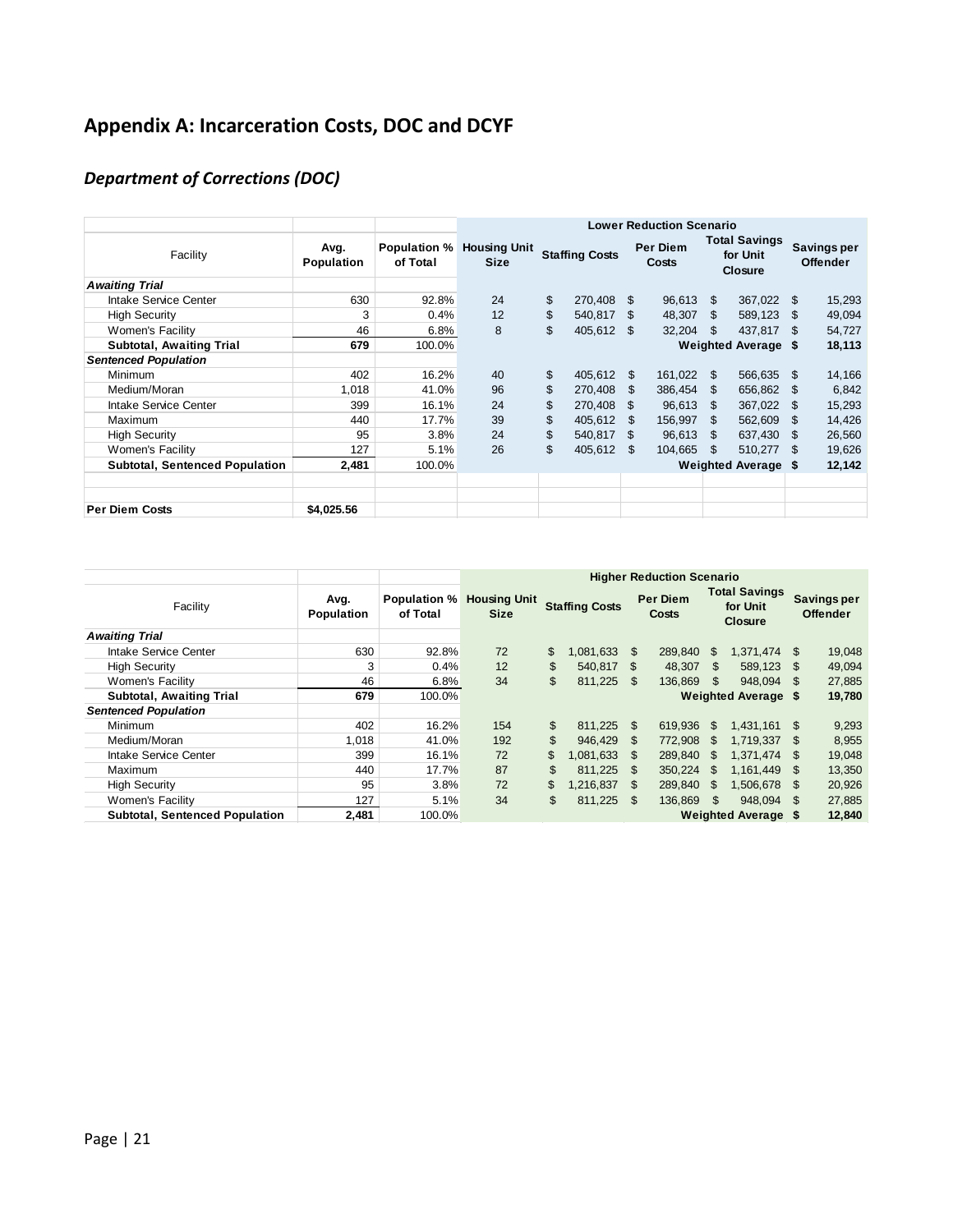# *Department of Children, Youth and Families (DCYF)*

|                             |          |                                          | <b>Reduced Population Scenario</b>      |         |                                         |        |    |                                                    |                                       |        |
|-----------------------------|----------|------------------------------------------|-----------------------------------------|---------|-----------------------------------------|--------|----|----------------------------------------------------|---------------------------------------|--------|
| <b>Facility</b>             | Capacity | <b>Reduction in</b><br><b>Placements</b> | <b>Avoided</b><br><b>Staffing Costs</b> |         | <b>Avoided Per</b><br><b>Diem Costs</b> |        |    | <b>Total Savings</b><br>for Unit<br><b>Closure</b> | <b>Savings per</b><br><b>Offender</b> |        |
| <b>Awaiting Trial</b>       |          |                                          |                                         |         |                                         |        |    |                                                    |                                       |        |
| Youth Assessment Center     | 28       | 16                                       | \$                                      | 126.086 | - \$                                    | 94.428 | \$ | 220.513 \$                                         |                                       | 13,782 |
| <b>Sentenced Population</b> |          |                                          |                                         |         |                                         |        |    |                                                    |                                       |        |
| Youth Development Center    | 24       | 12                                       | \$                                      | 126,086 | \$                                      | 70.821 | \$ | 196,906                                            | S                                     | 16,409 |
|                             |          |                                          |                                         |         |                                         |        |    |                                                    |                                       |        |
|                             |          |                                          |                                         |         |                                         |        |    |                                                    |                                       |        |
| <b>Per Diem Costs</b>       | 5,901.72 |                                          |                                         |         |                                         |        |    |                                                    |                                       |        |

|                             |          | <b>Closure Scenario</b>                  |              |                                       |     |                 |                                                    |                         |    |                                       |
|-----------------------------|----------|------------------------------------------|--------------|---------------------------------------|-----|-----------------|----------------------------------------------------|-------------------------|----|---------------------------------------|
| <b>Facility</b>             | Capacity | <b>Reduction in</b><br><b>Placements</b> |              | <b>Staffing Costs</b><br><b>Costs</b> |     | <b>Per Diem</b> | <b>Total Savings</b><br>for Unit<br><b>Closure</b> |                         |    | <b>Savings per</b><br><b>Offender</b> |
| <b>Awaiting Trial</b>       |          |                                          |              |                                       |     |                 |                                                    |                         |    |                                       |
| Youth Assessment Center     | 28       | 28                                       | $\mathbb{S}$ | $1,005,921$ \$                        |     |                 |                                                    | 165,248 \$ 1,171,169 \$ |    | 41,827                                |
| <b>Sentenced Population</b> |          |                                          |              |                                       |     |                 |                                                    |                         |    |                                       |
| Youth Development Center    | 24       | 24                                       | \$           | 1,005,921                             | \$. | 141,641         | $\mathbb{S}$                                       | 1,147,563               | \$ | 47,815                                |
|                             |          |                                          |              |                                       |     |                 |                                                    |                         |    |                                       |
|                             |          |                                          |              |                                       |     |                 |                                                    |                         |    |                                       |
|                             |          |                                          |              |                                       |     |                 |                                                    |                         |    |                                       |